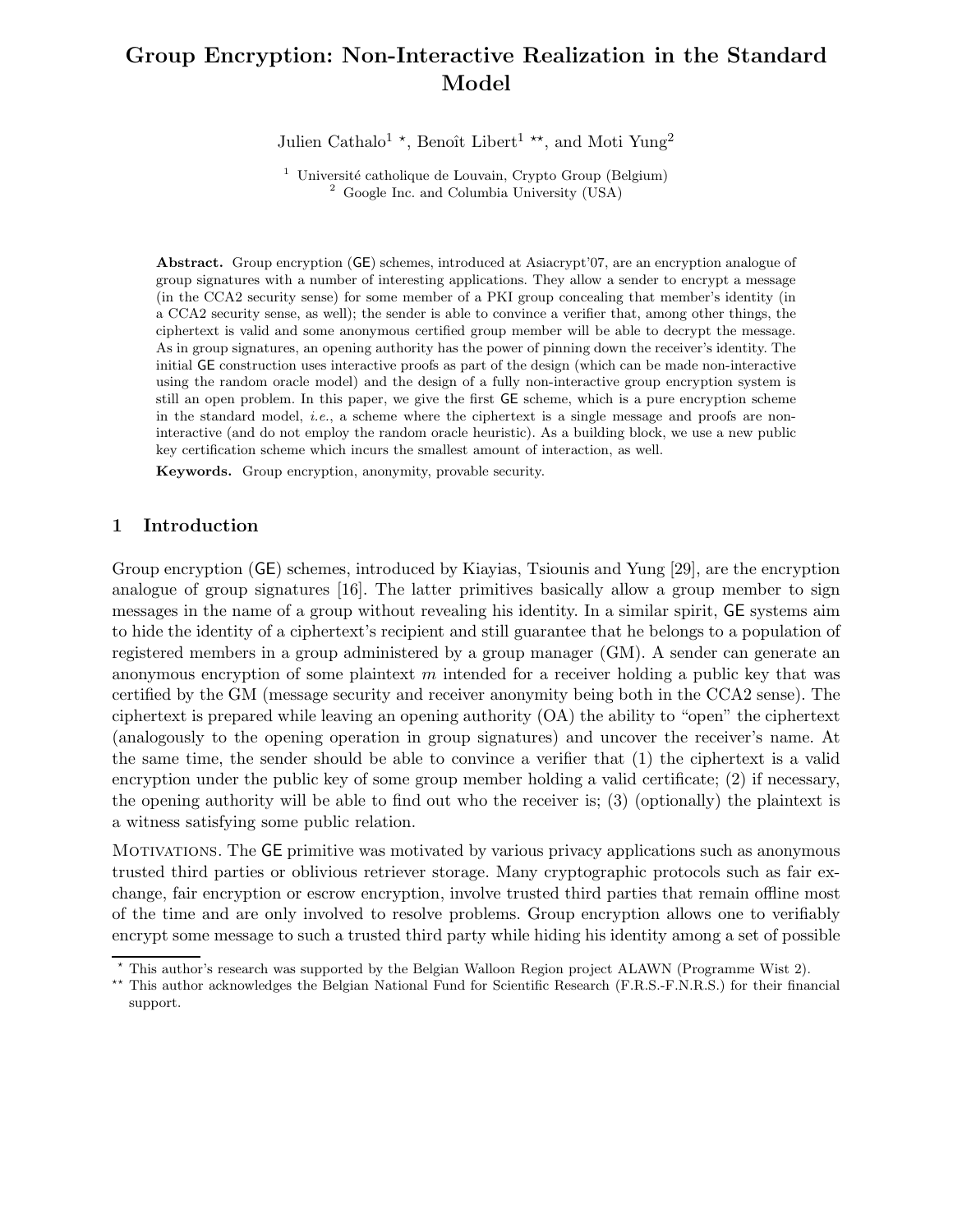trustees. For instance, a user can encrypt a key (e.g., in an "international key escrow system") to his own national trusted representative without letting the ciphertext reveal the latter's identity, which could leak information on the user's citizenship. At the same time, everyone can be convinced that the ciphertext is heading for an authorized trustee.

Group encryption also finds applications in ubiquitous computing, where anonymous credentials must be transferred between peer devices belonging to the same group. Asynchronous transfers may require to involve an untrusted storage server to temporarily store encrypted credentials. In such a situation, GE schemes may be used to simultaneously guarantee that (1) the server retains properly encrypted valid credentials that it cannot read; (2) credentials have a legitimate anonymous retriever; (3) if necessary, an authority will be able to determine who the retriever is.

By combining cascaded group encryptions using multiple trustees and according to a sequence of identity discoveries and transfers, one can also implement group signatures where signers can flexibly specify how a set of trustees should operate to open their signatures.

Prior Works. Kiayias, Tsiounis and Yung (KTY) [29] formalized the concept of group encryption and provided a suitable security modeling. They presented a modular design of GE system and proved that, beyond zero-knowledge proofs, anonymous public key encryption schemes with CCA2 security, digital signatures, and equivocal commitments are necessary to realize the primitive. They also showed how to efficiently instantiate their general construction using Paillier's cryptosystem [35] (or, more precisely, a modification of the Camenisch-Shoup [13] variant of Paillier). While efficient, their scheme is not a single message encryption, since it requires the sender to interact with the verifier in a  $\Sigma$ -protocol to convince him that the aforementioned properties are satisfied. Interaction can be removed using the Fiat-Shamir paradigm [20] (and thus the random oracle model [4]), but only heuristic arguments [22] (see also [14]) are then possible in terms of security.

Independently, Qin *et al.* [36] considered a closely related primitive with non-interactive proofs and short ciphertexts. However, they avoid interaction by explicitly employing a random oracle and also rely on strong interactive assumptions. As we can see, none of these schemes is a truly non-interactive encryption scheme without the random oracle idealization.

OUR CONTRIBUTION. As already noted in various contexts such as anonymous credentials [2], rounds of interaction are expensive and even impossible at times as, in some applications, proofs should be verifiable by third parties that are not present when provers are available. In the setting of group encryption, this last concern is even more constraining as it requires the sender, who may be required to repeat proofs with many verifiers, to maintain a state and remember the random coins that he uses to encrypt every single ciphertext. In the frequent situation where many encryptions have to be generated using independent random coins, this becomes a definite bottleneck.

This paper solves the above problems and describes the first realization of group encryption which is a fully non-interactive encryption scheme with CCA2-security and anonymity in the standard model. In our scheme, senders do not need to maintain a state: thanks to the Groth-Sahai [27] non-interactive proof systems, the proof of a ciphertext can be generated once-and-for-all at the same time as the ciphertext itself. Furthermore, using suitable parameters and for a comparable security level, we can also shorten ciphertexts by a factor of 2 in comparison with the KTY scheme. As far as communication goes, the size of proofs allows decreasing by more than 75% the number of transmitted bits between the sender and the verifier.

Since our goal is to avoid interaction, we also design a joining protocol  $(i.e., a$  protocol whereby the user effectively becomes a group member and gets his public key certified by the GM) which requires the smallest amount of interaction: as in the Kiayias-Yung group signature [30], only two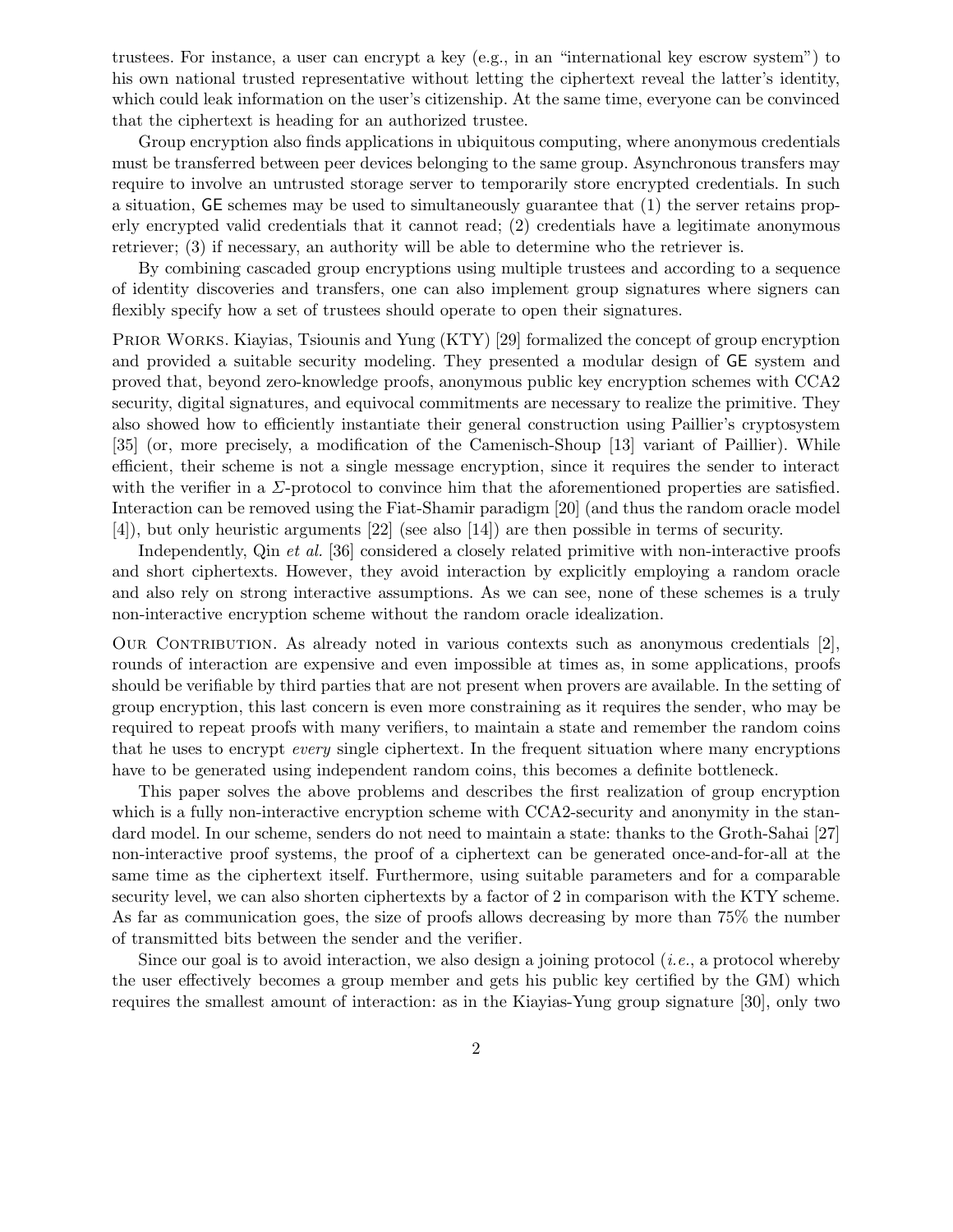messages have to be exchanged between the GM and the user and the latter need not to prove anything about his public key. In particular, rewinding is not necessary in security proofs and the join protocol can be safely executed in a concurrent environment, when many users want to register at the same time. The join protocol uses a non-interactive public key certification scheme where discrete-logarithm-type public keys can be signed as if they were ordinary messages (and without knowing the matching private key) while leaving the ability to efficiently prove knowledge of the certificate/public key using the Groth-Sahai techniques. To certify users without having to rewind<sup>3</sup> in security proofs, the KTY scheme uses groups of hidden order (and more precisely, Camenisch-Lysyanskaya signatures [12]). In public order groups, to the best of our knowledge, our construction is the first certification method that does not require any form of proof of knowledge of private keys. We believe it to be of independent interest as it can be used to construct group signatures (in the standard model) where the joining mechanism tolerates concurrency in the model of [30] without demanding more than two moves of interaction.

Organization. In section 2, we describe the intractability assumptions that we need and recall the KTY model of group encryption. Section 3 explains the building blocks of our construction and notably describes our certification scheme. Our GE system is depicted in section 4.

## 2 Background

In the paper, when S is a set,  $x \stackrel{\$}{\leftarrow} S$  denotes the action of choosing x at random in S. By  $a \in \text{poly}(\lambda)$ , we mean that a is a polynomial in  $\lambda$  while  $b \in \text{negl}(\lambda)$  says that b is a negligible function of  $\lambda$ . When a and b are two binary strings, a||b stands for their concatenation.

## 2.1 Complexity Assumptions

We use groups ( $\mathbb{G}, \mathbb{G}_T$ ) of prime order p with an efficiently computable map  $e : \mathbb{G} \times \mathbb{G} \to \mathbb{G}_T$  such that  $e(g^a, h^b) = e(g, h)^{ab}$  for any  $(g, h) \in \mathbb{G} \times \mathbb{G}$ ,  $a, b \in \mathbb{Z}$  and  $e(g, h) \neq 1_{\mathbb{G}_T}$  whenever  $g, h \neq 1_{\mathbb{G}}$ .

In this setting, we rely on an assumption introduced in  $[7]$  that allows constructing efficient non-interactive proofs as pointed out in [27].

**Definition 1.** The Decision Linear Problem (DLIN) in  $\mathbb{G}$ , is to distinguish the distribution of linear tuples  $D_1 = \{(g, g^a, g^b, g^{ac}, g^{bd}, g^{c+d}) | a, b, c, d \stackrel{\$}{\leftarrow} \mathbb{Z}_p^*\}$  from the distribution of random tuples  $D_2 = \{(g, g^a, g^b, g^{ac}, g^{bd}, g^z) | a, b, c, d, z \stackrel{\$}{\leftarrow} \mathbb{Z}_p^*\}$ . The Decision Linear Assumption is the intractability of DLIN for any PPT algorithm D.

This problem amounts to deciding whether vectors  $\vec{g}_1 = (g^a, 1, g), \, \vec{g}_2 = (1, g^b, g)$  and  $\vec{g}_3$  are linearly dependent or not. We also consider a related computational problem which bears similarities with simultaneous pairing problems [26, 25].

Definition 2. The Simultaneous Double Pairing problem  $(S2P)$  in  $\mathbb G$  is, given a tuple of elements  $(g_1, g_2, g_{1,c}, g_{2,d}) \in \mathbb{G}^4$ , to find a non-trivial triple  $(u, v, w) \in \mathbb{G}^3 \setminus \{(1_\mathbb{G}, 1_\mathbb{G}, 1_\mathbb{G})\}$  such that  $e(g_1, u) = e(g_{1,c}, w)$  and  $e(g_2, v) = e(g_{2,d}, w)$ .

<sup>&</sup>lt;sup>3</sup> Although the simulator does not need to rewind proofs of knowledge in [29], users still have to interactively prove the validity of their public key.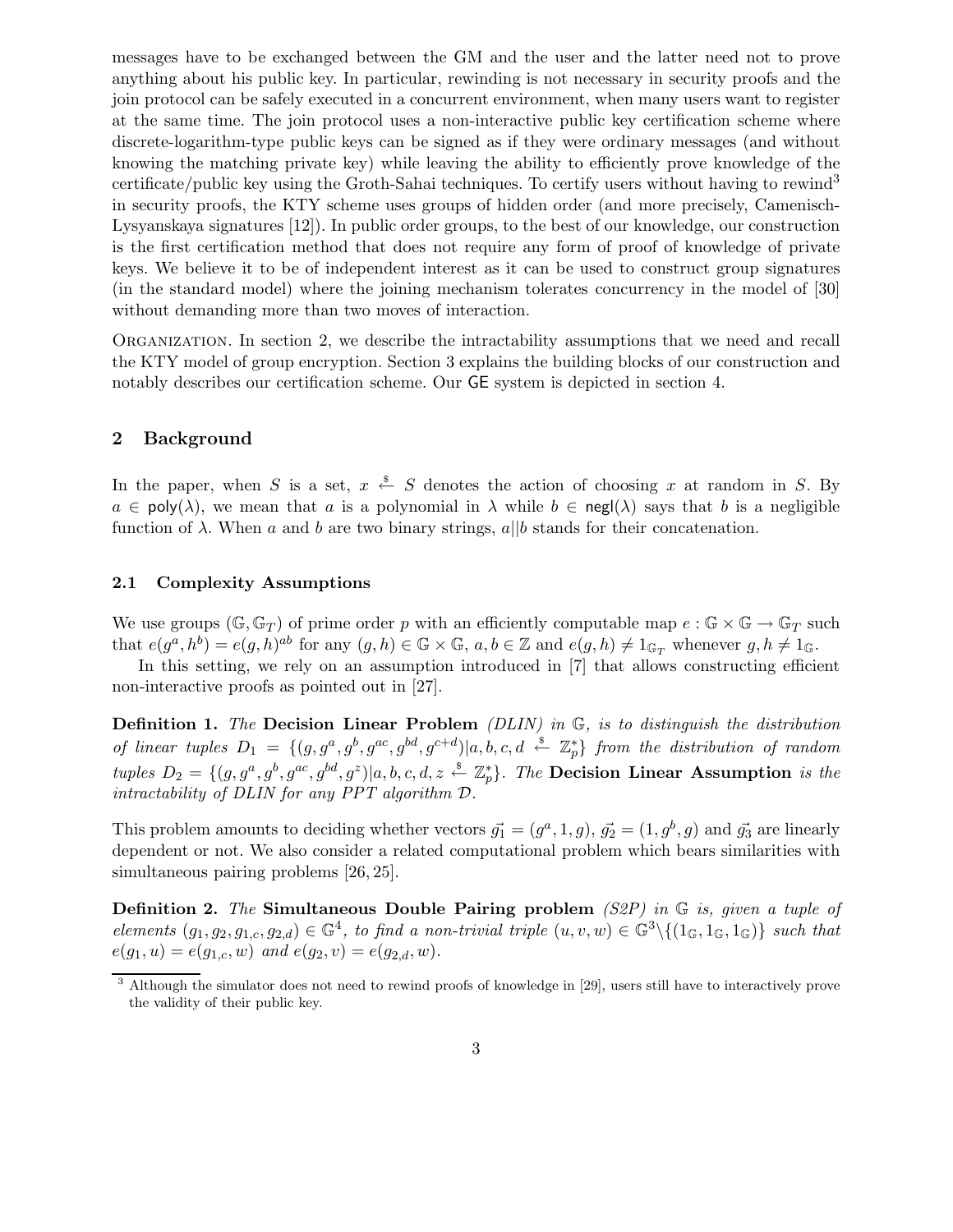Like the simultaneous triple pairing assumption [25], the hardness of this problem is implied by the DLIN assumption: given  $(g, g_1, g_2, g_1^c, g_2^d, \eta \stackrel{?}{=} g^{c+d})$  any algorithm that, on input of  $(g_1, g_2, g_1^c, g_2^d)$ , outputs a non-trivial  $(u, v, w)$  such that  $e(g_1, u) = e(g_1^c, w), e(g_2, v) = e(g_2^d, w)$  allows telling whether  $\eta = g^{c+d}$  by testing if  $e(g, u \cdot v) = e(\eta, w)$  (since  $u = w^c$  and  $v = w^d$ ).

We also use the Hidden Strong Diffie-Hellman (HSDH) assumption introduced in [10] as a strengthening of the Strong Diffie-Hellman assumption [6].

Definition 3. The  $\ell$ -Hidden Strong Diffie-Hellman problem  $(\ell$ -HSDH) in G consists in,  $given (g, \Omega = g^{\omega}, u) \stackrel{\$}{\leftarrow} \mathbb{G}^3$  and triples  $(g^{1/(\omega+s_i)}, g^{c_i}, u^{c_i})$  with  $c_1, \ldots, c_\ell \stackrel{\$}{\leftarrow} \mathbb{Z}_p^*$ , finding another triple  $(g^{1/(\omega+c)}, g^c, u^c)$  such that  $c \neq c_i$  for  $i = 1, \ldots, \ell$ .

We finally need the following variant of the Diffie-Hellman assumption.

**Definition 4.** The Flexible Diffie-Hellman problem (FlexDH) is, given  $(g, g^a, g^b) \in \mathbb{G}^3$ , where  $a, b \stackrel{\$}{\leftarrow} \mathbb{Z}_p^*$ , to find a triple  $(C, C^a, C^{ab})$  such that  $C \neq 1_{\mathbb{G}}$ .

A potentially easier problem considered in [33] only requires to output  $(C, C^{ab})$  on input of the same values. The latter problem was proved generically hard in prime order groups [33]. In bilinear groups, any algorithm solving either of these two problems would make it easy to recognize  $g^{abc}$  on input of  $(g, g^a, g^b, g^c)$ , which is a problem suggested for the first time in [8, Section 8].

#### 2.2 Model and Security Notions

Group encryption schemes involve a sender, a verifier, a group manager (GM) that manages the group of receivers and an opening authority (OA) that is able to uncover the identity of ciphertext receivers. A group encryption system is formally specified by the description of a relation  $\mathcal R$  as well as a collection  $\mathsf{GE} = \big(\mathsf{SETUP},\mathsf{JOIN},\langle\mathcal{G}_r,\mathcal{R},\mathsf{sample}_\mathcal{R}\rangle,\mathsf{ENC},\mathsf{DEC},\mathsf{OPEN},\langle\mathcal{P},\mathcal{V}\rangle\big)$  of algorithms or protocols. Among these, SETUP is a set of initialization procedures that all take (explicitly or implicitly) a security parameter  $\lambda$  as input. They can be split into one that generates a set of public parameters param (a common reference string), one for the GM and another one for the OA. We call them  $SETUP<sub>init</sub>(\lambda)$ ,  $SETUP<sub>GM</sub>(param)$  and  $SETUP<sub>OA</sub>(param)$ , respectively. The latter two procedures are used to produce key pairs ( $pk_{GM}$ ,  $sk_{GM}$ ), ( $pk_{OA}$ ,  $sk_{OA}$ ) for the GM and the OA. In the following, param is incorporated in the inputs of all algorithms although we sometimes omit to explicitly write it.

 $JOIN = (J_{user}, J_{GM})$  is an interactive protocol between the GM and the prospective user. As in [30], we will restrict this protocol to have minimal interaction and consist of only two messages: the first one is the user's public key pk sent by  $J_{user}$  to  $J_{GM}$  and the latter's response is a certificate  $cert_{pk}$  for pk that makes the user's group membership effective. We do not require the user to prove knowledge of his private key sk or anything else about it. In our construction, valid keys will be publicly recognizable and users do not need to prove their validity. After the execution of JOIN, the GM stores the public key pk and its certificate cert<sub>pk</sub> in a public directory database.

Algorithm sample allows sampling pairs  $(x, w) \in \mathcal{R}$  (made of a public value x and a witness w) using keys ( $pk_R, sk_R$ ) produced by  $\mathcal{G}_r$ . Depending on the relation,  $sk_R$  may be the empty string (as will be the case in our scheme). The testing procedure  $\mathcal{R}(x,w)$  returns 1 whenever  $(x, w) \in \mathcal{R}$ . To encrypt a witness w such that  $(x, w) \in \mathcal{R}$  for some public x, the sender fetches the pair ( $pk$ ,  $cert_{pk}$ ) from database and runs the randomized encryption algorithm. The latter takes as input w, a label L, the receiver's pair ( $pk, cert_{pk}$ ) as well as public keys  $pk_{GM}$  and  $pk_{OA}$ . Its output is a ciphertext  $\psi \leftarrow \text{ENC}(\text{pk}_{GM}, \text{pk}_{OA}, \text{pk}, \text{cert}_{pk}, w, L)$ . On input of the same elements, the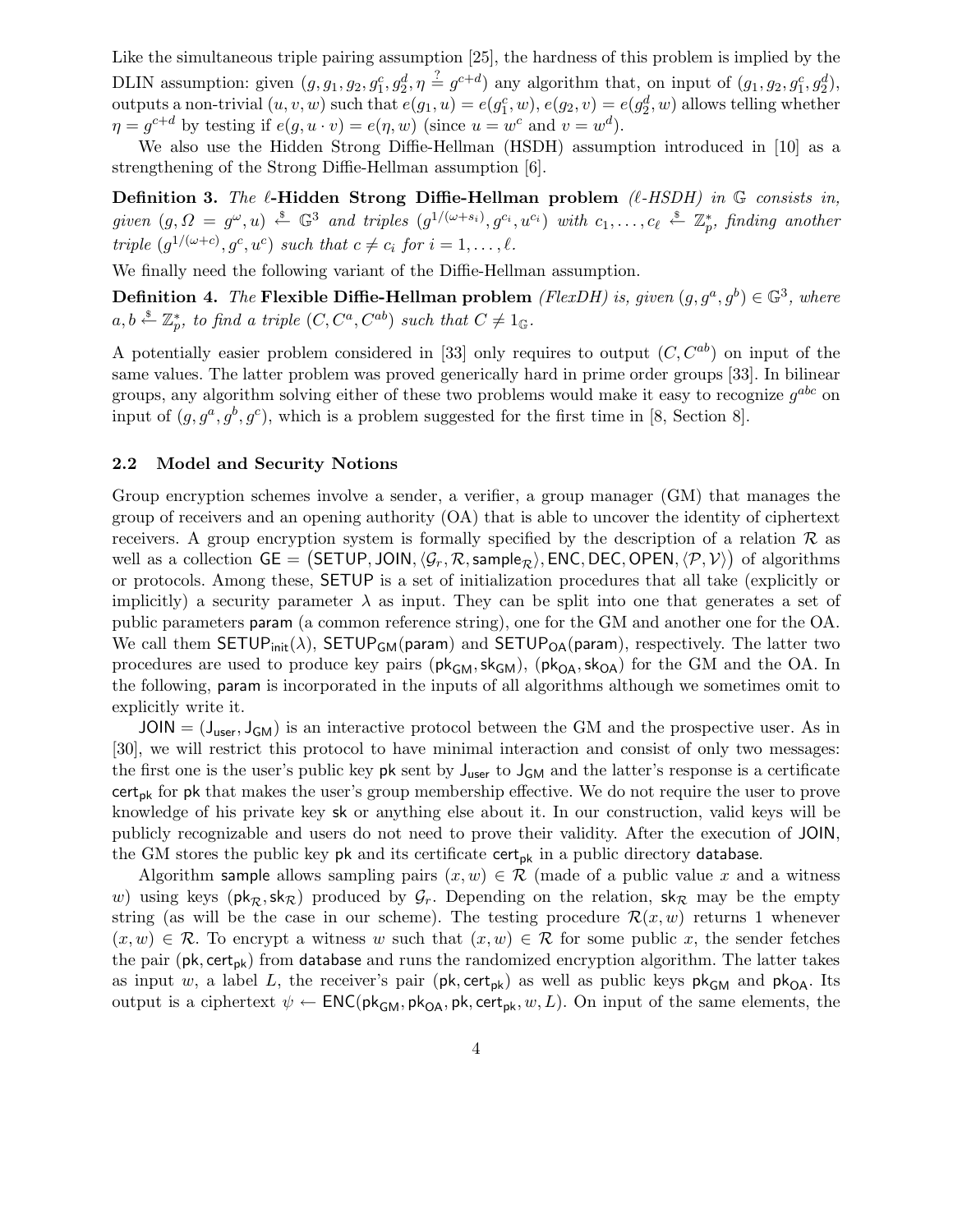certificate cert<sub>pk</sub>, the ciphertext  $\psi$  and the random coins coins<sub> $\psi$ </sub> that were used to produce it, the non-interactive algorithm  $\mathcal P$  generates a proof  $\pi_{\psi}$  that there exists a certified receiver whose public key was registered in database and that is able to decrypt  $\psi$  and obtain a witness w such that  $(x,w) \in \mathcal{R}$ . The verification algorithm V takes as input  $\psi$ ,  $\mathsf{pk}_{\mathsf{GM}}$ ,  $\mathsf{pk}_{\mathsf{OA}}$ ,  $\pi_{\psi}$  and the description of R and outputs 0 or 1. Given  $\psi$ , L and the receiver's private key sk, the output of DEC is either a witness w such that  $(x, w) \in \mathcal{R}$  or a rejection symbol  $\perp$ . Finally, OPEN takes as input a ciphertext/label pair  $(\psi, L)$  and the OA's secret key sk<sub>OA</sub> and returns a receiver's public key pk.

The security model considers four properties termed correctness, message security, anonymity and soundness. In the definitions hereafter, we sometimes use the notation  $\langle$ output<sub>A</sub> $\rangle$  ←  $\langle A(\text{input}_A), B(\text{input}_B) \rangle$ (common-input) to denote the execution of a protocol between A and B obtaining their own outputs from their respective inputs.

CORRECTNESS. The correctness property requires that the following experiment returns 1 with overwhelming probability.

> Experiment  $\text{Expt}^{\text{correctness}}(\lambda)$ param ← SETUP<sub>init</sub>( $\lambda$ ); (pk<sub>R</sub>, sk<sub>R</sub>) ←  $\mathcal{G}_r(\lambda)$ ; ( $x, w$ ) ← sample<sub>R</sub>(pk<sub>R</sub>, sk<sub>R</sub>);  $(pk_{GM}, sk_{GM}) \leftarrow$  SETUP<sub>GM</sub>(param);  $(pk_{OA}, sk_{OA}) \leftarrow$  SETUP<sub>OA</sub>(param);  $\langle \mathsf{pk},\mathsf{sk},\mathsf{cert_{pk}}|\mathsf{pk},\mathsf{cert_{pk}}\rangle\leftarrow \langle \mathsf{J}_{\mathsf{user}},\mathsf{J}_{\mathsf{GM}}(\mathsf{sk}_{\mathsf{GM}})\rangle(\mathsf{pk}_{\mathsf{GM}});$  $\psi \leftarrow \textsf{ENC}(\textsf{pk}_{\textsf{GM}},\textsf{pk}_{\textsf{OA}},\textsf{pk},\textsf{cert}_{\textsf{pk}},w,L);$  $\pi_{\psi} \leftarrow \mathcal{P}(\mathsf{pk}_{\mathsf{GM}}, \mathsf{pk}_{\mathsf{OA}}, \mathsf{pk}, \mathsf{cert}, w, L, \psi, \mathit{coins}_{\psi});$ If  $((w \neq \mathsf{DEC}(\mathsf{sk}, \psi, L)) \vee (\mathsf{pk} \neq \mathsf{OPEN}(\mathsf{sk}_{\mathsf{OA}}, \psi, L))$  $\vee(\mathcal{V}(\psi, L, \pi_{\psi}, \mathsf{pk}_{\mathsf{GM}}, \mathsf{pk}_{\mathsf{OA}}) = 0))$  return 0 else return 1;

Message Security. The message secrecy property is defined by an experiment where the adversary has access to oracles that may be stateful (and maintain a state across queries) or stateless:

- DEC(sk): is a stateless oracle for the user decryption function DEC. When this oracle is restricted not to decrypt a ciphertext-label pair  $(\psi, L)$ , we denote it by  $\mathsf{DEC}^{\neg(\psi, L)}$ .
- $CH_{\text{ror}}^b(\lambda, \mathsf{pk}, w, L)$ : is a real-or-random challenge oracle that is only queried once. It returns  $(\psi, coins_{\psi})$  such that  $\psi \leftarrow \text{ENC}(pk_{GM}, pk_{OA}, pk, cert_{pk}, w, L)$  if  $b = 1$  whereas, if  $b = 0, \psi \leftarrow$  $ENC(\mathsf{pk}_{GM}, \mathsf{pk}_{OA}, \mathsf{pk}, \mathsf{cert}_{\mathsf{pk}}, w', L)$  encrypts a random plaintext uniformly chosen in the space of plaintexts of length  $O(\lambda)$ . In either case,  $\text{coins}_{\psi}$  are the random coins used to generate  $\psi$ .
- PROVE $^b_{\mathcal{P},\mathcal{P}'}$ (pk<sub>GM</sub>, pk<sub>OA</sub>, pk, cert<sub>pk</sub>, pk<sub>R</sub>,  $x,w,\psi,L, coins_\psi)$ : is a stateful oracle that the adversary can query on multiple occasions. If  $b = 1$ , it runs the real prover P on the inputs to produce an actual proof  $\pi_{\psi}$ . If  $b = 0$ , the oracle runs a simulator  $\mathcal{P}'$  that uses the same inputs as  $\mathcal{P}$  except witness  $w, coins_{\psi}$  and generates a simulated proof.

These oracles are used in an experiment where the adversary controls the GM, the OA and all members but the honest receiver. The adversary  $A$  is the dishonest GM that certifies the honest receiver in an execution of JOIN. She has oracle access to the decryption function DEC of that receiver. At the challenge phase, she probes the challenge oracle for a label and a pair  $(x,w) \in \mathcal{R}$  of her choice. After the challenge phase, she can also invoke the PROVE oracle on multiple occasions and eventually aims to guess the bit b chosen by the challenger.

As pointed out in [29], designing an efficient simulator  $\mathcal{P}'$  (for executing PROVE $^b_{\mathcal{P},\mathcal{P}'}(.)$ ) when  $b = 0$ ) is part of the security proof and might require a simulated common reference string.

**Definition 5.** A GE scheme satisfies message security if, for any PPT adversary A, the experiment below returns 1 with probability at most  $1/2 + \text{negl}(\lambda)$ .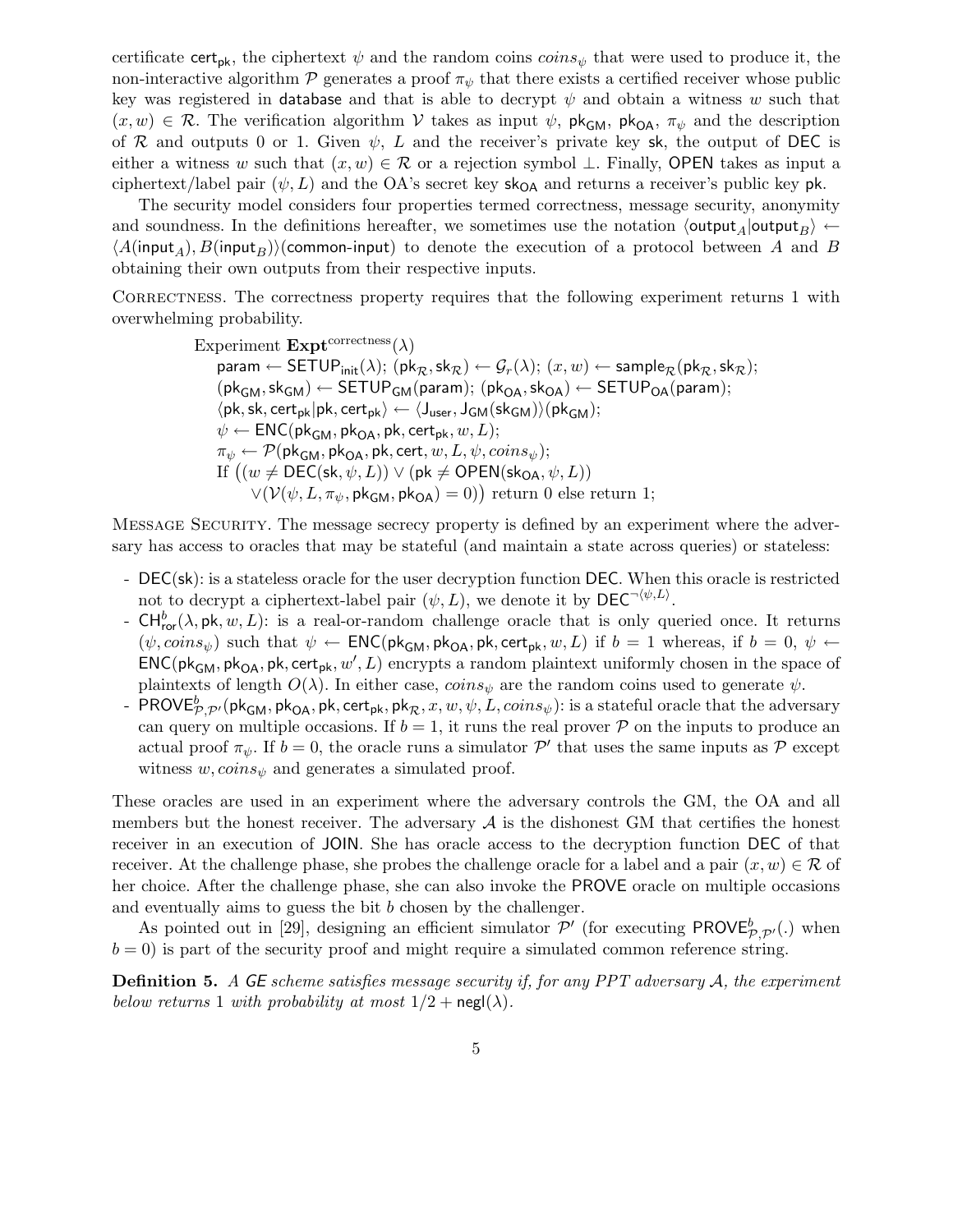Experiment  $\mathbf{Expt}^{\text{sec}}_{\mathcal{A}}(\lambda)$  $\mathsf{param} \leftarrow \mathsf{SETUP}_{\mathsf{init}}(\lambda); (\mathsf{aux}, \mathsf{pk}_{\mathsf{GM}}, \mathsf{pk}_{\mathsf{OA}}) \leftarrow \mathcal{A}(\mathsf{param});$  $\langle$ pk, sk, cert<sub>pk</sub>|aux $\rangle \leftarrow \langle J_{user}, \mathcal{A}(aux)\rangle$ (pk<sub>GM</sub>);  $(\mathsf{aux}, x, w, L, \mathsf{pk}_{\mathcal{R}}) \leftarrow \mathcal{A}^{\mathsf{DEC}(\mathsf{sk},.)}(\mathsf{aux}); \textit{If } (x, w) \notin \mathcal{R} \textit{ return } 0;$  $b \stackrel{\$}{\leftarrow} \{0,1\}$ ;  $(\psi, coins_{\psi}) \leftarrow \mathsf{CH}^b_{\mathsf{ror}}(\lambda, \mathsf{pk}, w, L)$ ;  $b' \leftarrow \mathcal{A}^{\mathsf{PROVE}^b_{{\cal P},{\cal P}'}}({\mathsf{pk}}_{\mathsf{GM}}, {\mathsf{pk}}_{\mathsf{OA}},{\mathsf{pk}}, \mathsf{cert}_{\mathsf{pk}}, {\mathsf{pk}}_{\mathcal{R}}, x, w, \psi, L, coins_\psi), \mathsf{DEC}^{\neg(\psi,L)}(\mathsf{sk},.)\big(\mathsf{aux},\psi\big);$ If  $b = b'$  return 1 else return 0;

Anonymity. In anonymity attacks, the adversary controls the whole system but the opening authority and performs a kind of chosen-ciphertext attack on the encryption scheme of the OA. She registers two keys  $\mathsf{pk}_0$ ,  $\mathsf{pk}_1$  in database and, for a pair  $(x,w) \in \mathcal{R}$  of her choosing, obtains an encryption of w under  $\mathsf{pk}_b$  for some  $b \in \{0,1\}$  chosen by the challenger. She is granted access to decryption oracles w.r.t. both keys  $pk_0, pk_1$ . In addition, she may invoke the following oracles:

- $CH_{\text{anon}}^b(\text{pk}_{GM}, \text{pk}_{OA}, \text{pk}_0, \text{pk}_1, w, L)$ : is a challenge oracle that is only queried once by the adversary. It returns a pair  $(\psi, coins_\psi)$  consisting of a ciphertext  $\psi \leftarrow \mathsf{ENC}(\mathsf{pk}_{\mathsf{GM}}, \mathsf{pk}_{\mathsf{OA}}, \mathsf{pk}_b, \mathsf{cert}_{\mathsf{pk}_b}, w, L)$ and the coin tosses  $\text{coins}_{\psi}$  that were used to generate  $\psi$ .
- USER( $pk_{GM}$ ): is a stateful oracle simulating two executions of  $J_{user}$  to introduce two honest users in the group. It uses a string keys where the outputs of the two executions are written.
- OPEN( $sk_{OA}$ .): is a stateless oracle that simulates the opening algorithm on behalf of the OA and, on input of a GE ciphertext, returns the receiver's public key.

**Definition 6.** A GE scheme satisfies anonymity if, for any  $PPT$  adversary A, the experiment below returns 1 with a probability not exceeding  $1/2 + \text{negl}(\lambda)$ .

> Experiment  $\text{Expt}_{\mathcal{A}}^{\text{anon}}(\lambda)$  $\overrightarrow{p}$ param ← SETU $\overrightarrow{P}_{init}(\lambda)$ ; (pk<sub>OA</sub>, sk<sub>OA</sub>) ← SETUP<sub>OA</sub>(param);  $(\mathsf{aux}, \mathsf{pk}_{\mathsf{GM}}) \leftarrow \mathcal{A}(\mathsf{param}, \mathsf{pk}_{\mathsf{OA}}); \, \mathsf{aux} \leftarrow \mathcal{A}^{\mathsf{USER}(\mathsf{pk}_{\mathsf{GM}}), \mathsf{OPEN}(\mathsf{sk}_{\mathsf{OA}}, .)}(\mathsf{aux});$ If keys  $\neq$   $(\mathsf{pk}_0, \mathsf{sk}_0, \mathsf{cert}_{\mathsf{pk}_0}, \mathsf{pk}_1, \mathsf{sk}_1, \mathsf{cert}_{\mathsf{pk}_1})(\mathsf{aux})$   $return~0;$  $(\mathsf{aux}, x, w, L, \mathsf{pk}_{\mathcal{R}}) \leftarrow \mathcal{A}^{\mathsf{OPEN}(\mathsf{sk}_{\mathsf{OA}},.)}, \mathsf{DEC}(\mathsf{sk}_0,.)}, \mathsf{DEC}(\mathsf{sk}_1,.)}(\mathsf{aux});$ If  $(x, w) \notin \mathcal{R}$  return 0;  $b \stackrel{\hspace{0.1em}\mathsf{\scriptscriptstyle\$}}{\leftarrow} \{0,1\} ;\ (\psi, coins_\psi) \leftarrow \mathsf{CH}^b_\mathsf{anon}(\mathsf{pk}_\mathsf{GM}, \mathsf{pk}_\mathsf{OA}, \mathsf{pk}_0, \mathsf{pk}_1, w, L);$  $b' \leftarrow \mathcal{A}^{\mathcal{P}(\mathsf{pk}_{\mathsf{GM}}, \mathsf{pk}_{\mathsf{OA}}, \mathsf{pk}_b, \mathsf{cert}_{\mathsf{pk}_b}, x, w, \psi, L, coins_{\psi},$  $\mathsf{OPEN}^{\neg(\psi,L)}(\mathsf{sk}_{\mathsf{OA}},\cdot),\mathsf{DEC}^{\neg(\psi,L)}(\mathsf{sk}_0,\cdot),\mathsf{DEC}^{\neg(\psi,L)}(\mathsf{sk}_1,\cdot))\big(\mathsf{aux},\psi\big);$ If  $b = b'$  return 1 else return 0;

As shown in [29], GE schemes satisfying the above notion necessarily subsume a key-private (a.k.a. receiver anonymous) [3, 28] cryptosystem.

Soundness. In a soundness attack, the adversary creates the group of receivers by interacting with the honest GM. Her goal is to produce a ciphertext  $\psi$  and a convincing proof that  $\psi$  is valid w.r.t. a relation  $\mathcal R$  of her choice but either (1) the opening reveals a receiver's public key pk that does not belong to any group member; (2) the output pk of OPEN is not a valid public key (*i.e.*, pk  $\notin$  PK, where PK is the space of valid public keys); (3) the ciphertext C is not in the space  $\mathcal{C}^{x,L,\mathsf{pk}_{\mathsf{CR}},\mathsf{pk}_{\mathsf{GA}},\mathsf{pk}_{\mathsf{OA}},\mathsf{pk}_{\mathsf{B}}$  of valid ciphertexts. This notion is formalized by a game where the adversary is given access to a user registration oracle  $REG(\mathsf{sk}_{GM},.)$  that simulates  $J_{GM}$ . This oracle maintains a repository database where registered public keys and their certificates are stored.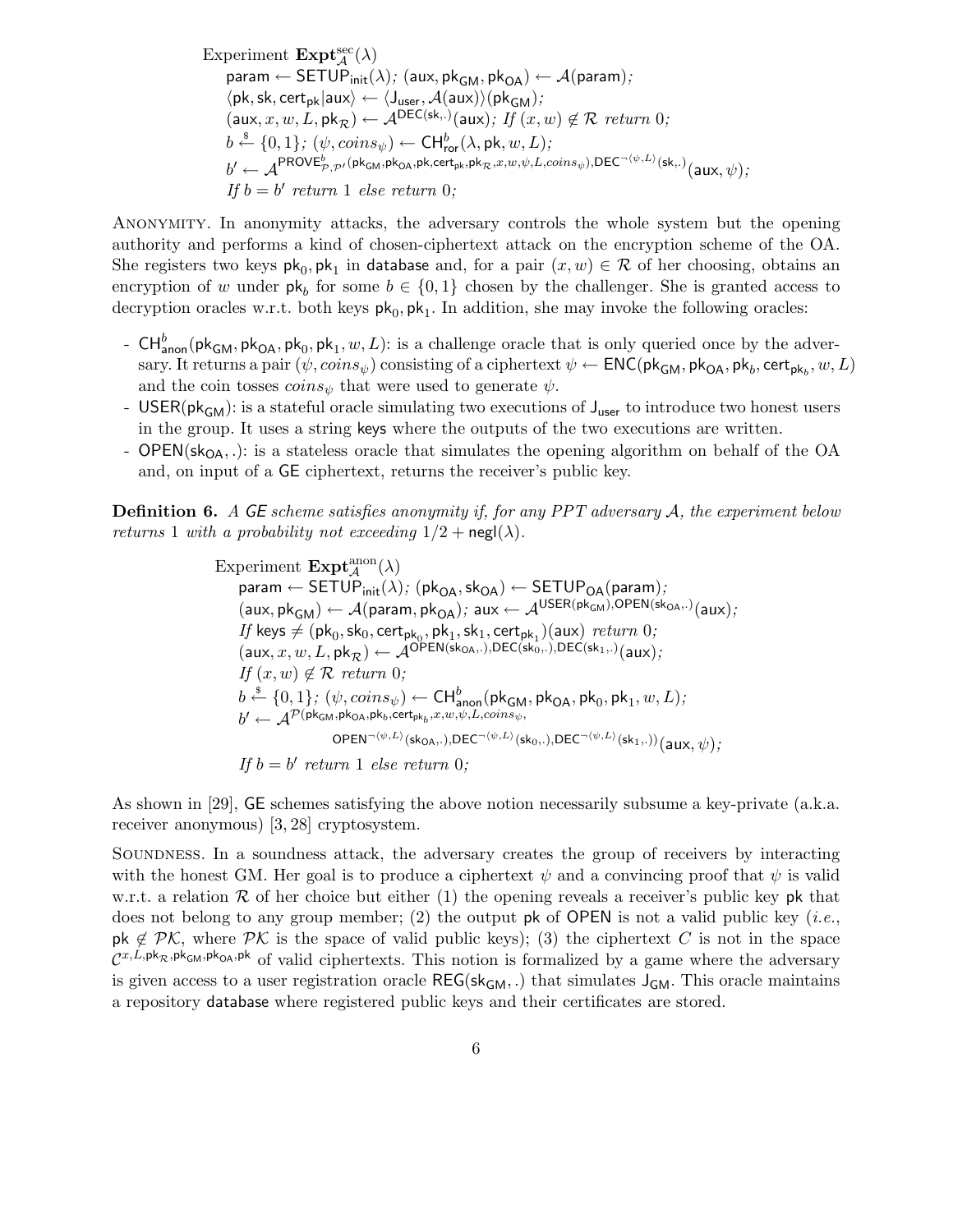**Definition 7.** A GE scheme is sound if, for any PPT adversary A, the experiment below returns 1 with negligible probability.

$$
\begin{array}{l} \text { Experiment }\text { \bf Expt}^{\rm soundness}_{\mathcal A}(\lambda) \\ \text { param }\leftarrow \text { SETUP}_{\text{init}}(\lambda); \ (\text {pk}_{\text {OA}},\text {sk}_{\text {OA}})\leftarrow \text { SETUP}_{\text {OA}}(\text {param});\\ (\text {pk}_{\text {GM}},\text {sk}_{\text {GM}})\leftarrow \text { SETUP}_{\text {GM}}(\text {param});\\ (\text {pk}_{\mathcal R},x,\psi,\pi_\psi,L,\text {aux})\leftarrow \mathcal A^{\text {REG}(\text {sk}_{\text {GM}},\cdot)}(\text {param},\text {pk}_{\text {GM}},\text {pk}_{\text {OA}},\text {sk}_{\text {OA}});\\ \text { If }\mathcal V(\psi,L,\pi_\psi,\text {pk}_{\text {GM}},\text {pk}_{\text {OA}})=0\text{ return }0;\\ \text { pk }\leftarrow \text { OPEN}(\text {sk}_{\text {OA}},\psi,L);\\ \text { If }\big((\text {pk }\notin\text { database})\vee(\text {pk }\notin\mathcal{PK})\vee(\psi\notin\mathcal{C}^{x,L,\text {pk}}\pi,\text {pk}_{\text {GM}},\text {pk}_{\text {OA}},\text {pk})\big)\\ \text { then }\text { return }1\text{ } \text{ else }\text { return }0; \end{array}
$$

#### 2.3 Groth-Sahai Proof Systems

In the following notations, for equal-dimension vectors  $\vec{A}~$  and  $\vec{B}~$  containing group elements,  $\vec{A} \odot \vec{B}$ stands for their component-wise product.

When based on the DLIN assumption, the Groth-Sahai (GS) proof systems [27] use a common reference string comprising vectors  $\vec{g}_1, \vec{g}_2, \vec{g}_3 \in \mathbb{G}^3$ , where  $\vec{g}_1 = (g_1, 1, g), \ \vec{g}_2 = (1, g_2, g)$  for some  $g_1, g_2 \in \mathbb{G}$ . To commit to  $X \in \mathbb{G}$ , one sets  $\vec{C} = (1, 1, X) \odot \vec{g_1}^r \odot \vec{g_2}^s \odot \vec{g_3}^t$  with  $r, s, t \stackrel{\$}{\leftarrow} \mathbb{Z}_p^*$ . When the proof system is prepared to give perfectly sound proofs,  $\vec{g_3}$  is set as  $\vec{g_3} = \vec{g_1}^{\xi_1} \odot \vec{g_2}^{\xi_2}$  with  $\xi_1, \xi_2 \stackrel{\$}{\leftarrow} \mathbb{Z}_p^*$ . Commitments  $\vec{C} = (g_1^{r+\xi_1 t})$  $j_1^{r+\xi_1 t}, g_2^{s+\xi_2 t}$  $2^{s+\xi_2 t}$ ,  $X \cdot g^{r+s+t(\xi_1+\xi_2)}$  are then Boneh-Boyen-Shacham (BBS) ciphertexts that can be decrypted using  $\alpha_1 = \log_g(g_1)$ ,  $\alpha_2 = \log_g(g_2)$ . In the witness indistinguishability (WI) setting, vectors  $q_1, q_2, q_3$  are linearly independent and C is a perfectly hiding commitment. Under the DLIN assumption, the two kinds of CRS are indistinguishable.

To commit to an exponent  $x \in \mathbb{Z}_p$ , one computes  $\vec{C} = \vec{\varphi}^x \odot \vec{g_1}^r \odot \vec{g_2}^s$ , with  $r, s \stackrel{\$}{\leftarrow} \mathbb{Z}_p^*$ , using a CRS comprising vectors  $\vec{\varphi}, \vec{g_1}, \vec{g_2}$ . In the soundness setting  $\vec{\varphi}, \vec{g_1}, \vec{g_2}$  are linearly independent vectors (typically  $\vec{\varphi} = \vec{g_3} \odot (1, 1, g)$  where  $\vec{\varphi} = \vec{g_1}^{\xi_1} \odot \vec{g_2}^{\xi_2}$ ) whereas, in the WI setting, choosing  $\vec{\varphi} = \vec{g_1}^{\xi_1} \odot \vec{g_2}^{\xi_2}$  gives a perfectly hiding commitment since  $\vec{C}$  is always a BBS encryption of  $1_{\mathbb{G}}$ .

To prove that committed variables satisfy a set of relations, the GS techniques replace variables by the corresponding commitments in each relation. The whole proof consists of one commitment per variable and one proof element (made of a constant number of group elements) per relation.

Such proofs are available for pairing-product relations, which are of the type

$$
\prod_{i=1}^n e(\mathcal{A}_i, \mathcal{X}_i) \cdot \prod_{i=1}^n \cdot \prod_{j=1}^n e(\mathcal{X}_i, \mathcal{X}_j)^{a_{ij}} = t_T,
$$

for variables  $\mathcal{X}_1,\ldots,\mathcal{X}_n \in \mathbb{G}$  and constants  $t_T \in \mathbb{G}_T$ ,  $\mathcal{A}_1,\ldots,\mathcal{A}_n \in \mathbb{G}$ ,  $a_{ij} \in \mathbb{G}$ , for  $i,j \in \{1,\ldots,n\}$ . Efficient proofs also exist for multi-exponentiation equations

$$
\prod_{i=1}^m \mathcal{A}_i^{y_i} \cdot \prod_{j=1}^n \mathcal{X}_j^{b_j} \cdot \prod_{i=1}^m \cdot \prod_{j=1}^n \mathcal{X}_j^{y_i \gamma_{ij}} = T,
$$

for variables  $\mathcal{X}_1,\ldots,\mathcal{X}_n \in \mathbb{G}, y_1,\ldots,y_m \in \mathbb{Z}_p$  and constants  $T,\mathcal{A}_1,\ldots,\mathcal{A}_m \in \mathbb{G}, b_1,\ldots,b_n \in \mathbb{Z}_p$  and  $\gamma_{ij} \in \mathbb{G}$ , for  $i \in \{1, ..., m\}, j \in \{1, ..., n\}.$ 

Multi-exponentiation equations admit zero-knowledge proofs at no additional cost. On a simulated CRS (prepared for the WI setting), a trapdoor makes it is possible to simulate proofs without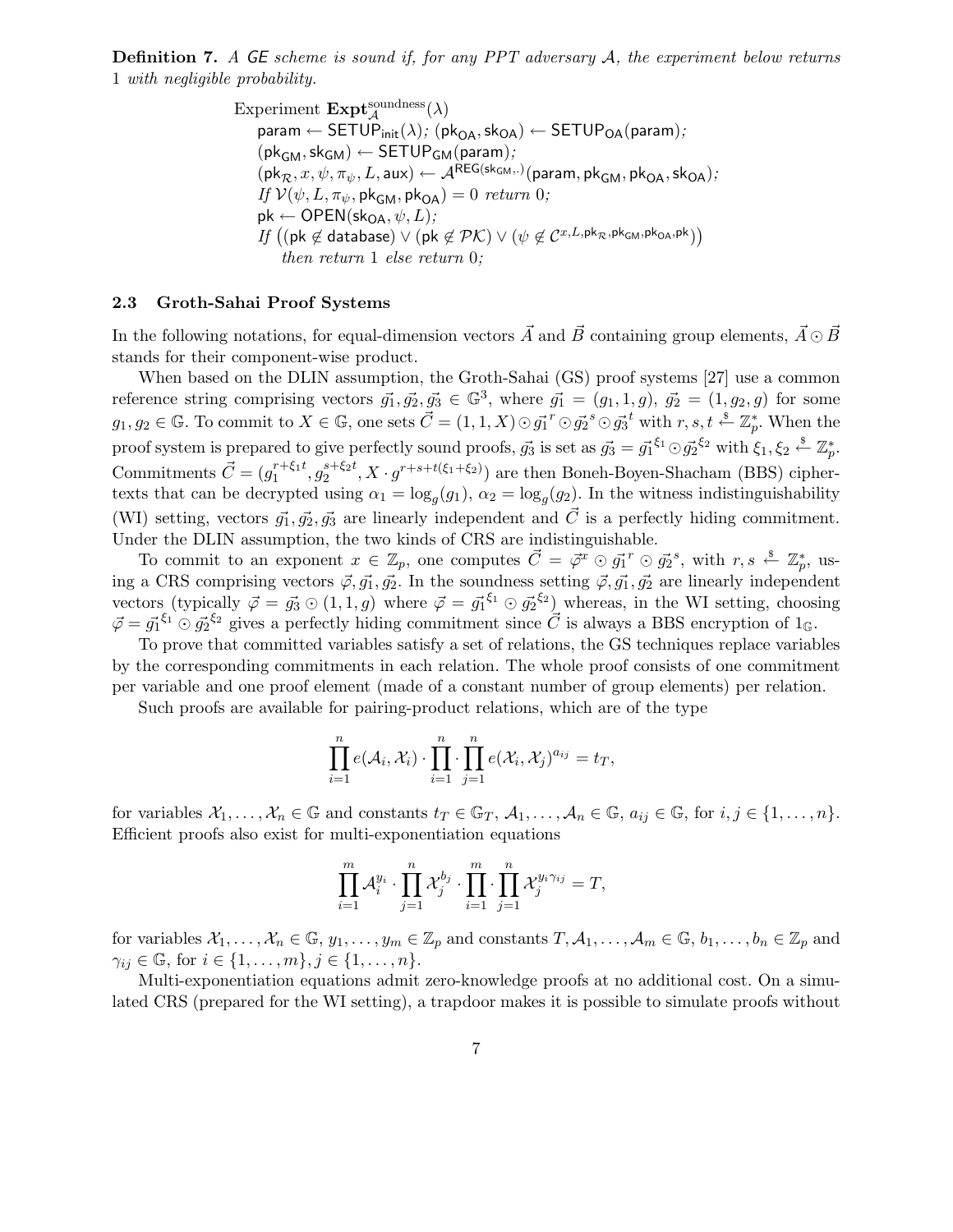knowing witnesses and simulated proofs are perfectly indistinguishable from real proofs. As for pairing-product equations, zero-knowledge proofs are often possible but usually come at some expense. In the paper, we only resort to such NIZK simulators in one occasion.

In both cases, proofs for quadratic equations cost 9 group elements. Linear pairing-product equations (when  $a_{ij} = 0$  for all  $i, j$ ) take 3 group elements each. Linear multi-exponentiation equations of the type  $\prod_{j=1}^n \mathcal{X}_j^{b_j} = T$  (resp.  $\prod_{i=1}^m \mathcal{A}_i^{y_i} = T$ ) demand 3 (resp. 2) group elements.

## 3 Building Blocks

Our certification scheme uses a trapdoor commitment to group elements as an important ingredient to dispense with proofs of knowledge of users' private keys.

#### 3.1 A Trapdoor Commitment to Group Elements

We need a trapdoor commitment scheme that allows committing to elements of a group  $\mathbb{G}$  where bilinear map arguments are taken. Commitments will have to be themselves elements of G, which prevents us from using Groth's scheme [25] where commitments lie in the range  $\mathbb{G}_T$  of the pairing.

Such commitments can be obtained using the perfectly hiding Groth-Sahai commitment based on the linear assumption recalled in section 2.3. This commitment uses a common reference string describing a prime order group  $\mathbb{G}$  and a generator  $f \in \mathbb{G}$ . The commitment key consists of vectors  $(\vec{f}_1, \vec{f}_2, \vec{f}_3)$  chosen as  $\vec{f}_1 = (f_1, 1, f), \vec{f}_2 = (1, f_2, f)$  and  $\vec{f}_3 = \vec{f}_1^{\xi_1} \odot \vec{f}_2^{\xi_2} \odot (1, 1, f)^{\xi_3}$ , with  $f_1, f_2 \stackrel{\$}{\leftarrow} \mathbb{G}$ ,  $\xi_1, \xi_2, \xi_3 \stackrel{\$}{\leftarrow} \mathbb{Z}_p^*$ . To commit to a group element  $X \in \mathbb{G}$ , the sender picks  $\phi_1, \phi_2, \phi_3 \stackrel{\$}{\leftarrow} \mathbb{Z}_p^*$  and sets  $\vec{C}_X = (1,1,X) \odot \vec{f}_1^{\phi_1} \odot \vec{f}_2^{\phi_2} \odot \vec{f}_3^{\phi_3}$ , which, if  $\vec{f}_3$  is parsed as  $(f_{3,1},f_{3,2},f_{3,3})$ , can be written  $\vec{C}_X = (f_1^{\phi_1})$  $\cdot f_{3,1}^{\phi_3}$  $f_{3,1}^{\phi_3}, f_{2}^{\phi_2} \cdot f_{3,2}^{\phi_3}$  $f_{3,2}^{\phi_3}, X\!\cdot\! f^{\phi_1+\phi_2}\!\cdot\! f_{3,3}^{\phi_3}$  $\frac{\varphi_3}{3,3}$ ). Due to the use of GS proofs, commitment openings need to only consist of group elements (and no scalar). To open  $\vec{C}_X = (C_1, C_2, C_3)$ , the sender reveals  $(D_1, D_2, D_3) = (f^{\phi_1}, f^{\phi_2}, f^{\phi_3})$  and X. The receiver is convinced that the committed value was X by checking that

$$
\begin{cases}\ne(C_1, f) = e(f_1, D_1) \cdot e(f_{3,1}, D_3) \\
e(C_2, f) = e(f_2, D_2) \cdot e(f_{3,2}, D_3) \\
e(C_3, f) = e(X \cdot D_1 \cdot D_2, f) \cdot e(f_{3,3}, D_3).\n\end{cases}
$$

If a cheating sender can come up with distinct openings of  $\vec{C}_X$ , we can easily solve a S2P instance  $(g_1,g_2,g_{1,c},g_{2,d})$ . Namely, the commitment key is set as  $(f_1,f_2,f_{3,1},f_{3,2}) = (g_1,g_2,g_{1,c},g_{2,d})$  and  $f, f_{3,3}$  are chosen at random. When the adversary outputs  $(X, (D_1, D_2, D_3))$  and  $(X', (D'_1, D'_2, D'_3))$ , we must simultaneously have  $e(f_1, D_1/D'_1) = e(f_{3,1}, D'_3/D_3), e(f_2, D_2/D'_2) = e(f_{3,2}, D'_3/D_3)$  and  $e((XD_1D_2)/(X'D'_1D'_2), f) = e(f_{3,3}, D'_3/D_3)$ . Hence, a solution to the S2P instance is obtained by setting  $(u, v, w) = (D_1/D_1', D_2/D_2', D_3'/D_3)$ , which is a non-trivial triple as long as  $X' \neq X$ .

We also observe that, using the trapdoor  $(\xi_1, \xi_2, \xi_3)$ , the receiver can equivocate commitments. Given a commitment  $\vec{C}_X$  and its opening  $(X,(D_1,D_2,D_3))$ , one can trapdoor open  $\vec{C}_X$  to any other  $X' \in \mathbb{G}$  (and without knowing  $\log_g(X')$ ) by computing

$$
D'_1 = D_1 \cdot (X'/X)^{\xi_1/\xi_3}, \qquad D'_2 = D_2 \cdot (X'/X)^{\xi_2/\xi_3}, \qquad D'_3 = (X/X')^{1/\xi_3} \cdot D_3.
$$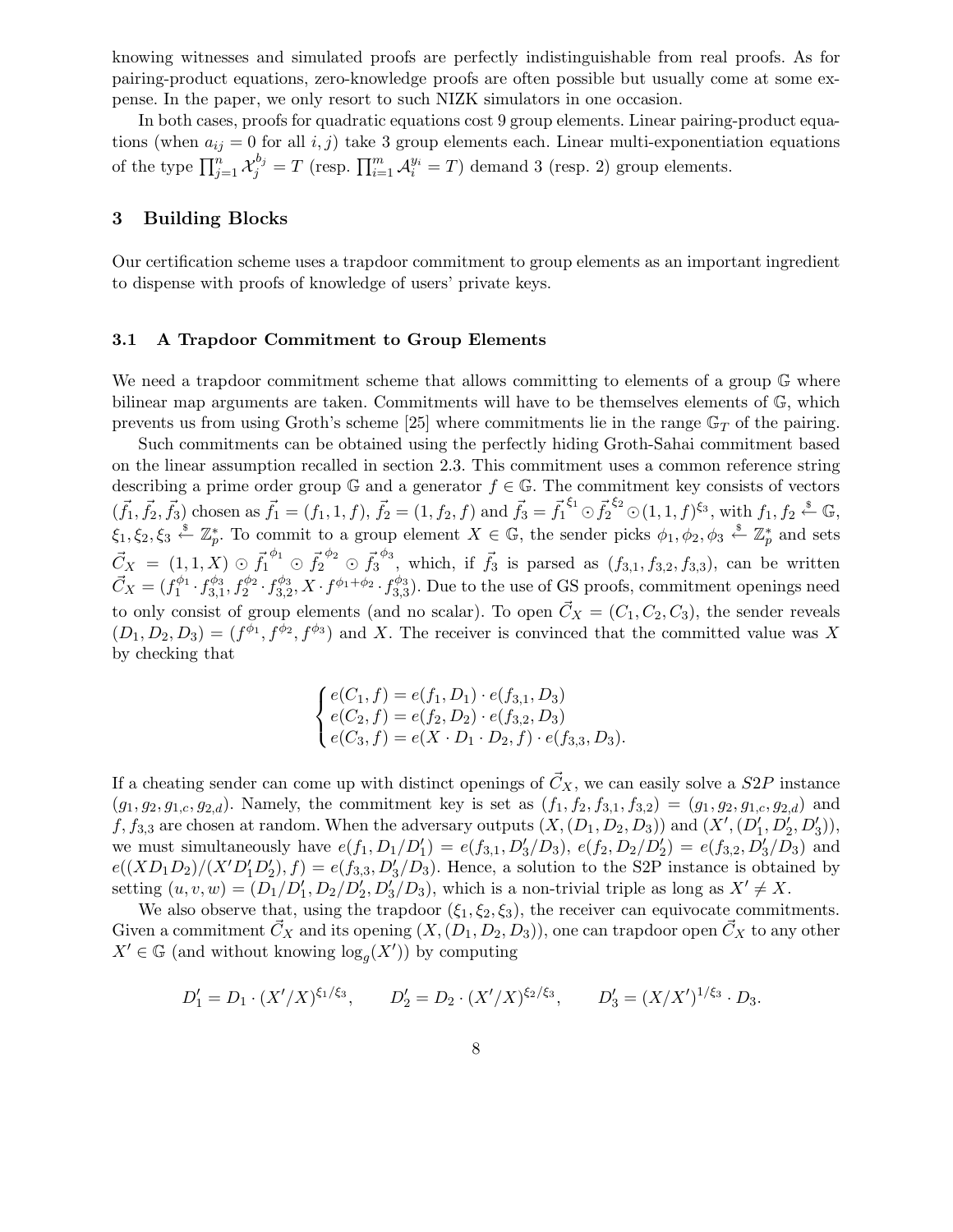#### 3.2 A Public Key Certification Scheme

We use a primitive that we call *non-interactive certification scheme*, which can be viewed as a signature scheme that only allows signing public keys from a specific public key space  $\mathcal{PK}$ . These keys should be signed while retaining algebraic properties that make it possible to prove knowledge of a public key and its corresponding certificate in an efficient way. In particular, signing hashed public keys is proscribed. In the interactive setting, several papers  $(e.g., [5, 24])$  describe efficient interactive protocols where a public key is jointly generated by a user and a certification authority in such a way that the user eventually obtains a certified public key and no one else learns the underlying private key. In this paper, we aim at minimizing the amount of interaction and let users generate their public key entirely on their own before requesting their certification. Ideally, we would like to be able to sign public keys without even requiring users to prove knowledge of their private key and, in particular, without having to first rewind a proof of knowledge so as to extract the user's private key in the security proof.

A certification scheme consists of algorithms (Setup, Certify, CertVerify). The first one is run by a certification authority (CA) that, on input of global parameters cp, generates a key pair  $(SK, PK) \leftarrow$  Setup(cp). On input of cp, SK and a user's public key pk, Certify generates a certificate cert<sub>pk</sub>. The procedure Verify takes as input cp,  $PK$ , pk and cert<sub>pk</sub> and outputs either 0 or 1.

Correctness mandates that CertVerify(cp,  $PK$ , pk, cert<sub>pk</sub>) = 1 when cert<sub>pk</sub> ← Certify(cp,  $SK$ , pk). The (strong) unforgeability [1] requirement is the same as in signature schemes. The adversary is supplied with a CA's public key  $PK$  and access to a certification oracle Certify( $SK$ ,.) that can be queried for arbitrary public keys  $pk \in \mathcal{PK}$ . Her goal is to produce a new pair  $(\mathsf{pk}^*, \mathsf{cert}_{\mathsf{pk}^*}^*)$  (*i.e.*, if pk<sup>\*</sup> was queried to Certify( $SK, .$ ), the output must have been different from cert<sub>pk</sub><sup>\*</sup>).

In the description, we assume common public parameters cp consisting of of bilinear groups  $(\mathbb{G}, \mathbb{G}_T)$  of prime order  $p > 2^{\lambda}$ , for a security parameter  $\lambda$ , and a generator  $g \stackrel{\$}{\leftarrow} \mathbb{G}$ . We also assume that certified public keys always consist of a fixed number n of group elements (*i.e.*,  $\mathcal{PK} = \mathbb{G}^n$ ).

INTUITION. The scheme borrows from the Boyen-Waters group signature [10] in the use of the Hidden Strong Diffie-Hellman assumption. A simplified version of this scheme involves a CA that holds a public key  $PK = (Q = g^{\omega}, A = (g, g)^{\alpha}, u, u_0, u_1 = g^{\beta_1}, \dots, u_n = g^{\beta_n})$ , for private elements  $SK = (\omega, \alpha, \beta_1, \dots, \beta_n)$ , where *n* denotes the number of groups elements that certified public keys consist of. To certify a public key  $pk = (X_1 = g^{x_1}, \ldots, X_n = g^{x_n})$ , the CA chooses an exponent  $c_{\mathsf{ID}} \stackrel{\$}{{\leftarrow}} \mathbb{Z}_p^*$  and computes  $S_1 = (g^{\alpha})^{1/(\omega + c_{\mathsf{ID}})}, S_2 = g^{c_{\mathsf{ID}}}, S_3 = u^{c_{\mathsf{ID}}}, S_4 = (u_0 \cdot \prod_{i=1}^n X_i^{\beta_i})$  $i^{(3i)}$ <sup>CID</sup> and  $S_5 = (S_{5,1}^{\mathcal{L}}, \ldots, S_{5,n}) = (X_1^{c_{\text{ID}}}, \ldots, X_n^{c_{\text{ID}}})$ . Verification then checks whether  $e(S_1, \Omega \cdot S_2) = A$  and  $e(S_2, u) = e(g, S_3)$  as in [10]. It must also be checked that  $e(S_4, g) = e(u_0, S_2) \cdot \prod_{i=1}^{n} e(u_i, S_{5,i})$  and  $e(S_{5,i}, g) = e(X_i, S_2)$  for  $i = 1, ..., n$ .

The security of this simplified scheme can only be proven if, when answering certification queries, the simulator can control the private keys  $(x_1, \ldots, x_n)$  and force them to be random values of its choice. To allow the simulator to sign arbitrary public keys without knowing the private keys, we modify the scheme so that the CA rather signs commitments (calculated as in the trapdoor commitment of section 3.1) to public key elements  $X_1, \ldots, X_n$ . In the security proof, the simulator first generates a signature on n fake commitments  $\vec{C}_i = (C_{i,1}, C_{i,2}, C_{i,3})$  that are all generated in such a way that it knows  $\log_{g}(C_{i,j})$  for  $i = 1, \ldots, n$  and  $j = 1, 2, 3$ . Using the trapdoor of the commitment scheme, it can then open  $\vec{C}_i$  to any arbitrary  $X_i \in \mathbb{G}$  without knowing  $\log_g(X_i)$ .

This use of the trapdoor commitment is reminiscent of a technique (notably used in [18]) to construct signature schemes in the standard model using chameleon hash functions [32]: the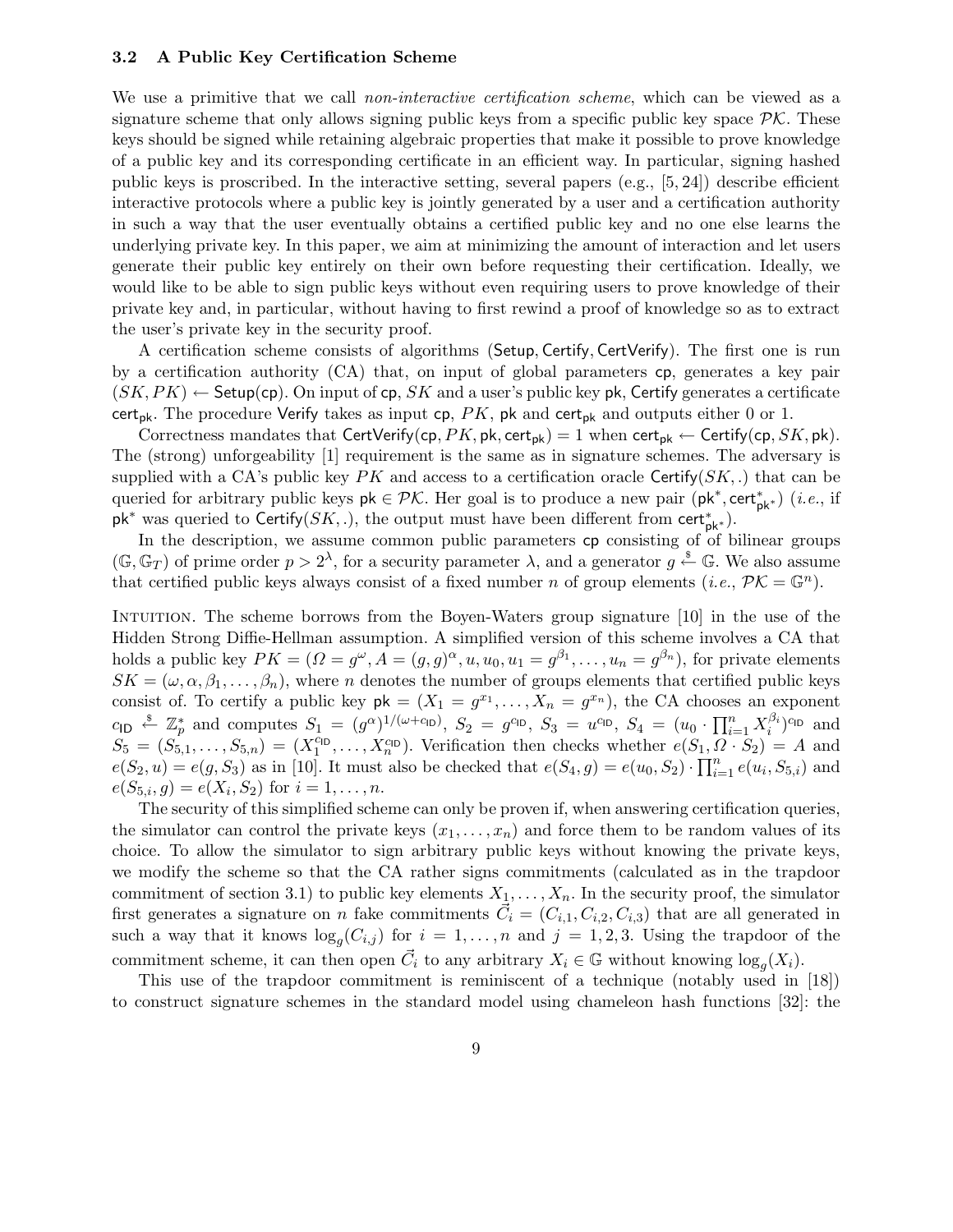simulator first signs messages of its choice using a basic signature scheme and then "equivocates" the chameleon hashes to make them correspond to adversarially-chosen messages.

**Setup**(cp): given common public parameters  $\mathsf{cp} = \{g, \mathbb{G}, \mathbb{G}_T\}$ , select  $u, u_0 \stackrel{\$}{\leftarrow} \mathbb{G}, \alpha, \omega \stackrel{\$}{\leftarrow} \mathbb{Z}_p^*$  and set  $A = e(g, g)^{\alpha}, \ \Omega = g^{\omega}$ . Pick  $\beta_{i,1}, \beta_{i,2}, \beta_{i,3} \stackrel{\$}{\leftarrow} \mathbb{Z}_p^*$  and set  $\overline{u}_i = (u_{i,1}, u_{i,2}, u_{i,3}) = (g^{\beta_{i,1}}, g^{\beta_{i,2}}, g^{\beta_{i,3}})$ for  $i = 1, \ldots, n$ . Choose  $f, f_1, f_2, f_{3,1}, f_{3,2}, f_{3,3} \stackrel{\$}{\leftarrow} \mathbb{G}$  that define a commitment key consisting of vectors  $\vec{f}_1 = (f_1, 1, f), \vec{f}_2 = (1, f_2, f)$  and  $\vec{f}_3 = (f_{3,1}, f_{3,2}, f_{3,3})$ . Define the private key to be  $SK = (\alpha, \omega, {\overline{\beta}}_i = (\beta_{i,1}, \beta_{i,2}, \beta_{i,3})\}_{i=1,\dots,n})$  and the public key as

$$
PK = (\mathbf{f} = (\vec{f}_1, \vec{f}_2, \vec{f}_3), \ A = e(g, g)^{\alpha}, \ \Omega = g^{\omega}, \ u, \ u_0, \ {\overline{u}_i}_{i=1,\dots,n}.
$$

**Certify**(cp, SK, pk): parse SK as  $(\alpha, \omega, {\{\overline{\beta}_i\}_{i=1,\dots,n}})$ , pk as  $(X_1, \dots, X_n)$  and do the following.

1. For each  $i \in \{1, \ldots, n\}$ , pick  $\phi_{i,1}, \phi_{i,2}, \phi_{i,3} \stackrel{\$}{\leftarrow} \mathbb{Z}_p^*$  and compute a commitment

$$
C_i = (C_{i,1}, C_{i,2}, C_{i,3}) = (f_1^{\phi_{i,1}} \cdot f_{3,1}^{\phi_{i,3}}, f_2^{\phi_{i,2}} \cdot f_{3,2}^{\phi_{i,3}}, X_i \cdot f_{3,1}^{\phi_{i,1} + \phi_{i,2}} \cdot f_{3,3}^{\phi_{i,3}})
$$

and the matching de-commitment  $(D_{i,1}, D_{i,2}, D_{i,3}) = (f^{\phi_{i,1}}, f^{\phi_{i,2}}, f^{\phi_{i,3}}).$ 

2. Choose  $c_{\text{ID}} \stackrel{\$}{\leftarrow} \mathbb{Z}_p^*$  and compute  $S_1 = (g^{\alpha})^{1/(\omega + c_{\text{ID}})}, S_2 = g^{c_{\text{ID}}}, S_3 = u^{c_{\text{ID}}}$  as well as

$$
S_4 = \left(u_0 \cdot \prod_{i=1}^n (C_{i,1}^{\beta_{i,1}} \cdot C_{i,2}^{\beta_{i,2}} \cdot C_{i,3}^{\beta_{i,3}})\right)^{c_{\text{ID}}}
$$
  

$$
S_5 = \left\{(S_{5,i,1}, S_{5,i,2}, S_{5,i,3})\right\}_{i=1,\dots,n} = \left\{(C_{i,1}^{c_{\text{ID}}}, C_{i,2}^{c_{\text{ID}}}, C_{i,3}^{c_{\text{ID}}})\right\}_{i=1,\dots,n}
$$

 $\text{Return cert}_{\textsf{pk}} = \Big(\{(C_{i,1}, C_{i,2}, C_{i,3}), (D_{i,1}, D_{i,2}, D_{i,3})\}_{i=1,...,n}, S_1, S_2, S_3, S_4, S_5\Big).$ 

**CertVerify**(cp, PK, pk, cert<sub>pk</sub>): parse pk as  $(X_1, \ldots, X_n)$  and cert<sub>pk</sub> as above. Return 1 if, for indices  $i = 1, \ldots, n$ , it holds that  $X_i \in \mathbb{G}$  and

$$
e(C_{i,1}, f) = e(f_1, D_{i,1}) \cdot e(f_{3,1}, D_{i,3}) \tag{1}
$$

$$
e(C_{i,2}, f) = e(f_2, D_{i,2}) \cdot e(f_{3,2}, D_{i,3})
$$
\n<sup>(2)</sup>

$$
e(C_{i,3}, f) = e(X_i \cdot D_{i,1} \cdot D_{i,2}, f) \cdot e(f_{3,3}, D_{i,3}),
$$
\n(3)

and if the following checks are also satisfied. Otherwise, return 0.

$$
e(S_1, \Omega \cdot S_2) = A \tag{4}
$$

$$
e(S_2, u) = e(g, S_3) \tag{5}
$$

$$
e(S_4, g) = e(u_0, S_2) \cdot \prod_{i=1}^n \left( e(u_{i,1}, S_{5,i,1}) \cdot e(u_{i,2}, S_{5,i,2}) \cdot e(u_{i,3}, S_{5,i,3}) \right),\tag{6}
$$

$$
e(S_{5,i,j}, g) = e(C_{i,j}, S_2) \qquad \text{for } i = 1, \dots, n, \ j = 1, 2, 3
$$
 (7)

A certificate comprises  $9n+4$  group elements. It would be interesting to avoid this linear dependency on  $n$  without destroying the algebraic properties that render the scheme compatible with the Groth-Sahai techniques.

Regarding the security of the scheme, the following theorem is proved in appendix A.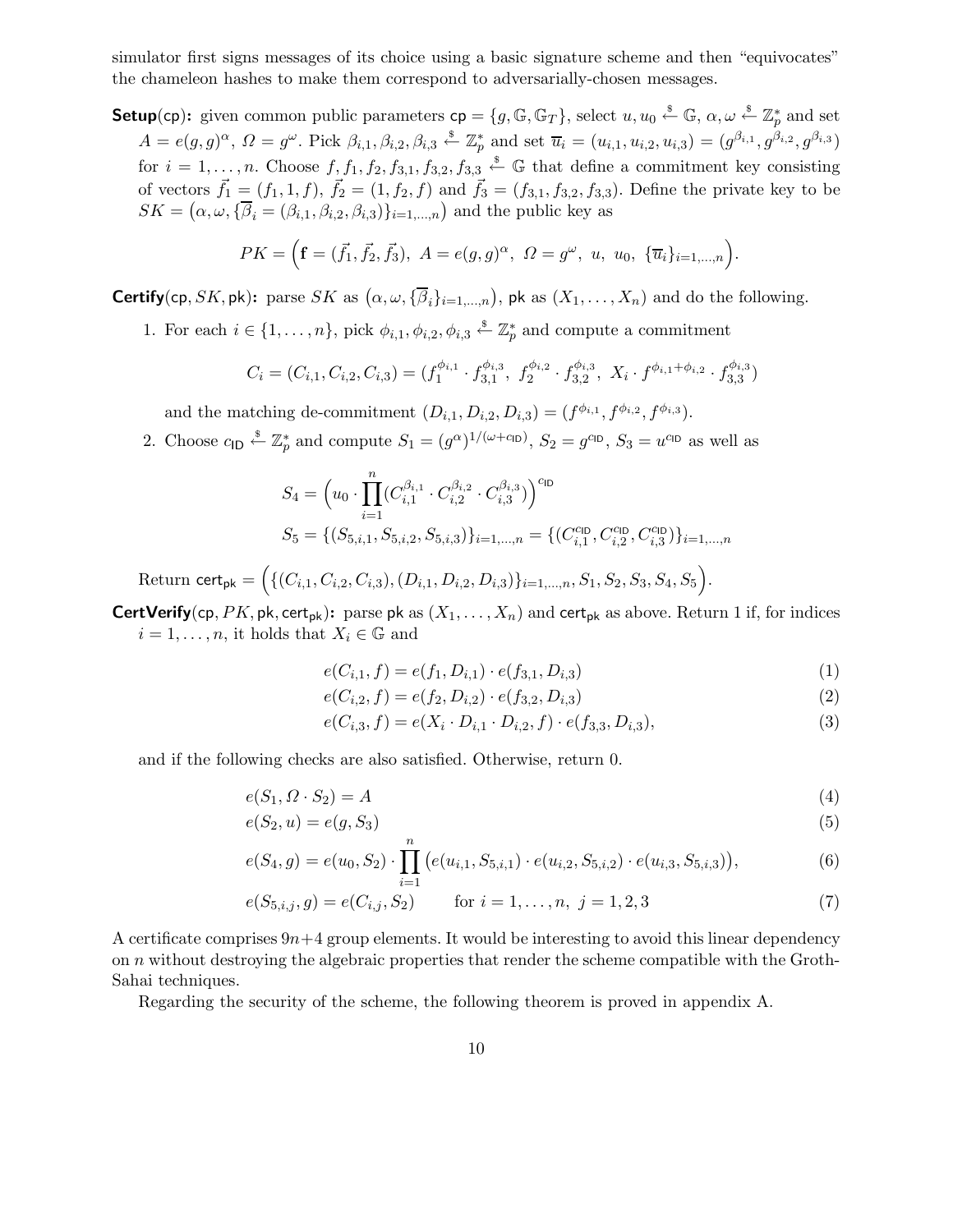Theorem 1. The scheme is a secure non-interactive certification system if the HSDH, FlexDH and S2P problems are all hard in G.

We believe that the above certification scheme is of interest in its own right. For instance, it can be used to construct non-frameable group signatures that are secure in the concurrent join model of [30] without resorting to random oracles. To the best of our knowledge, the Kiayias-Yung construction [30] has remained the only scalable group signature where joining supports concurrency at both ends while requiring the smallest amount of interaction. In the standard model, our certification scheme thus appears to provide the first<sup>4</sup> way to achieve the same result. In this case, we have  $n = 1$  (since prospective group members only need to certify one group element if non-frameability is ensured by signing messages using Boneh-Boyen signatures [6] in the same way as in Groth's group signature [24]) so that membership certificates comprise 13 group elements and their shape is fully compatible with GS proofs.

#### 3.3 Public Key Encryption Schemes Based on the Linear Problem

We need cryptosystems based on the DLIN assumption. The first one is Shacham's variant [37] of Cramer-Shoup [17] and, since it is key-private [3], we use it to encrypt witnesses. We also use Kiltz's tag-based encryption (TBE) scheme [31], where the validity of ciphertexts is publicly verifiable, to encrypt receivers' public keys under the public key of the opening authority.

SHACHAM'S LINEAR CRAMER-SHOUP. If we assume public generators  $g_1, g_2, g$  that are parts of public parameters, each receiver's public key is made of  $n = 6$  group elements

$$
X_1 = g_1^{x_1} g^x
$$
  
\n
$$
X_2 = g_2^{x_2} g^x
$$
  
\n
$$
X_3 = g_1^{x_3} g^y
$$
  
\n
$$
X_4 = g_2^{x_4} g^y
$$
  
\n
$$
X_5 = g_1^{x_5} g^z
$$
  
\n
$$
X_6 = g_2^{x_6} g^z.
$$

To encrypt a plaintext  $m \in \mathbb{G}$  under the label L, the sender picks  $r, s \stackrel{\$}{\leftarrow} \mathbb{Z}_p^*$  and computes

$$
\psi_{\mathsf{CS}} = (U_1, U_2, U_3, U_4, U_5) = \left(g_1^r, g_2^s, g^{r+s}, m \cdot X_5^r X_6^s, (X_1 X_3^{\alpha})^r \cdot (X_2 X_4^{\alpha})^s\right),
$$

where  $\alpha = H(U_1, U_2, U_3, U_4, L) \in \mathbb{Z}_p^*$  is a collision-resistant hash<sup>5</sup>. Given  $(\psi_{\mathsf{CS}}, L)$ , the receiver computes  $\alpha$ . He returns  $\perp$  if  $U_5 \neq U_1^{\tilde{x}_1 + \alpha x_3} U_2^{x_2 + \alpha x_4} U_3^{x + \alpha y}$  $x^{x+\alpha y}$  and  $m = U_4/(U_1^{x_5}U_2^{x_6}U_3^{z})$  otherwise.

Kiltz's Tag-Based Encryption Scheme. In [31], Kiltz described a TBE scheme based on the same assumption. The public key is  $(Y_1, Y_2, Y_3, Y_4) = (g^{y_1}, g^{y_2}, g^{y_3}, g^{y_4})$  if  $g \in \mathbb{G}$  is part of public parameters. To encrypt  $m \in \mathbb{G}$  under a tag  $t \in \mathbb{Z}_p^*$ , the sender picks  $w_1, w_2 \stackrel{\$}{\leftarrow} \mathbb{Z}_p^*$  and computes

$$
\psi_{\mathsf{K}} = (V_1, V_2, V_3, V_4, V_5) = \left( Y_1^{w_1}, Y_2^{w_2}, (g^t Y_3)^{w_1}, (g^t Y_4)^{w_2}, m \cdot g^{w_1 + w_2} \right)
$$

Non-frameable group signatures described in [19, 9] achieve concurrent security by having the prospective user generate an extractable commitment to some secret exponent (which the simulator can extract without rewinding using the trapdoor of the commitment) and prove that the committed value is the discrete log. of a public value. In the standard model, this technique requires interaction and the proof should be simulatable in zero-knowledge when proving security against framing attacks. Another technique [21] requires users to prove knowledge of their secret exponent using Groth-Sahai non-interactive proofs. It is nevertheless space-demanding as each bit of committed exponent requires its own extractable GS commitment.

 $5$  The proof of CCA2-security [17, 37] only requires a universal one-way hash function (UOWHF) [34] but collisionresistance is required by the proof of key-privacy in [3].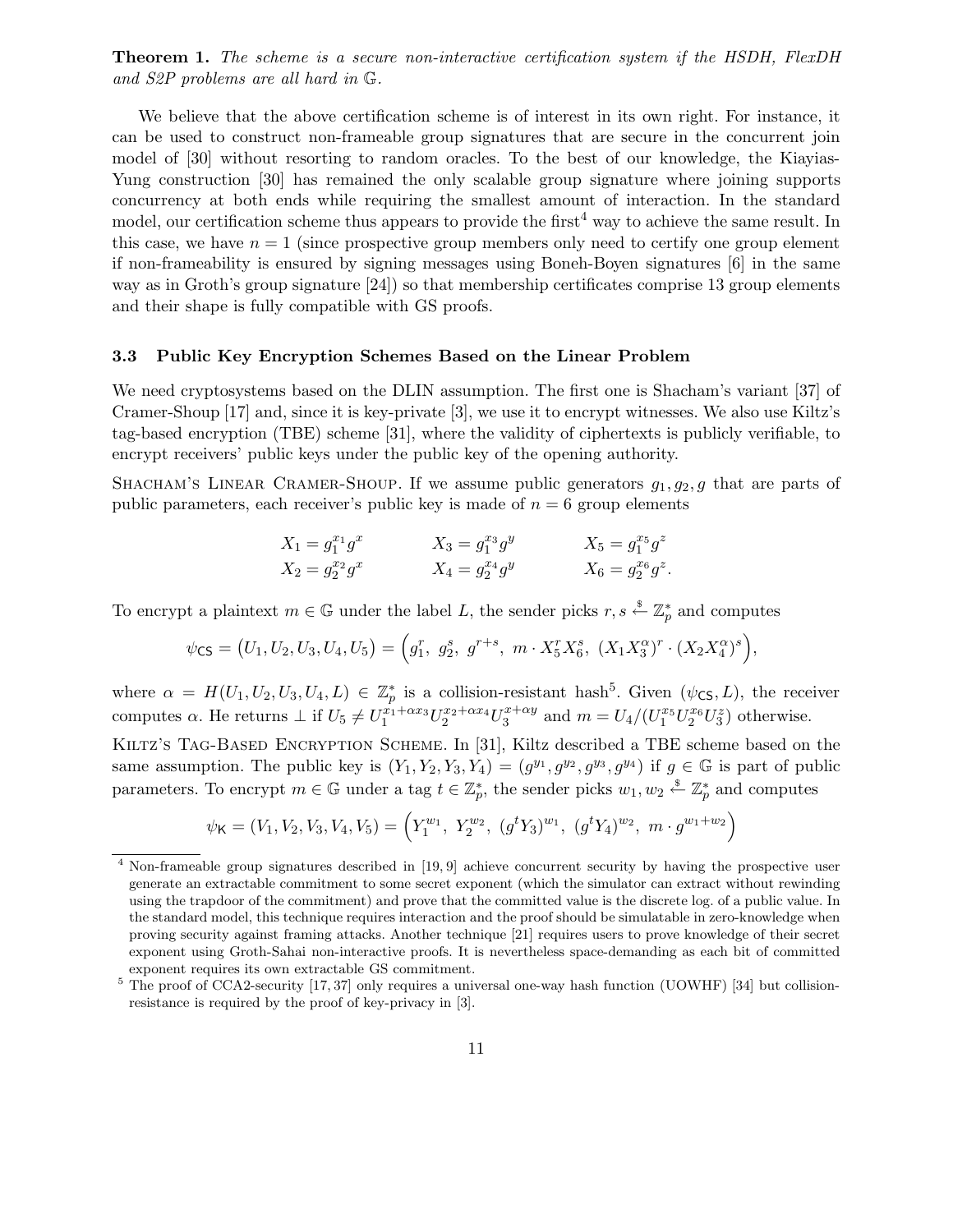To decrypt such a ciphertext  $\psi_{\mathsf{K}}$ , the receiver checks that  $V_3 = V_1^{(t+y_3)/y_1}$  $V_1^{(t+y_3)/y_1}, V_4 = V_2^{(t+y_4)/y_2}$  $2^{(t+y_4)/y_2}$ . If so, it outputs the plaintext  $m = V_5/(V_1^{1/y_1})$  $\frac{x^{1/y_1}V_2^{1/y_2}}{1}$  $\psi_2^{(1/y_2)}$ . Unlike  $\psi_{\text{CS}}$  in the linear Cramer-Shoup system, the well-formedness of  $\psi_{\mathsf{K}}$  is publicly verifiable in bilinear groups. The Canetti-Halevi-Katz [15] paradigm turns this scheme into a full-fledged  $\rm CCA2$  scheme by deriving the tag t from the verification key VK of a one-time signature, the private key SK of which is used to sign  $(V_1, V_2, V_3, V_4, V_5)$ .

## 4 A GE Scheme with Non-Interactive Proofs

We build a non-interactive group encryption scheme for the Diffie-Hellman relation  $\mathcal{R} = \{(X, Y), W\}$ where  $e(g, W) = e(X, Y)$ , for which the keys are  $\mathsf{pk}_{\mathcal{R}} = \{\mathbb{G}, \mathbb{G}_T, g\}$  and  $\mathsf{sk}_{\mathcal{R}} = \varepsilon$ .

The construction slightly departs from the modular design of [29] in that commitments to the receiver's public key and certificate are part of the proof (instead of the ciphertext), which simplifies the proof of message-security. The security of the scheme eventually relies on the HSDH, FlexDH and DLIN assumptions. All security proofs are available in appendix B.

- SETUP<sub>init</sub>( $\lambda$ ): choose bilinear groups ( $\mathbb{G}, \mathbb{G}_T$ ) of order  $p > 2^{\lambda}$ ,  $g \stackrel{\$}{\leftarrow} \mathbb{G}$  and  $g_1 = g^{\alpha_1}$ ,  $g_2 = g^{\alpha_2}$  with  $\alpha_1, \alpha_2 \stackrel{\$}{\leftarrow} \mathbb{Z}_p^*$ . Define  $\vec{g_1} = (g_1, 1, g), \ \vec{g_2} = (1, g_2, g)$  and  $\vec{g_3} = \vec{g_1}^{\xi_1} \odot \vec{g_2}^{\xi_2}$  with  $\xi_1, \xi_2 \stackrel{\$}{\leftarrow} \mathbb{Z}_p^*$ , which form a CRS  $\mathbf{g} = (\vec{g_1}, \vec{g_2}, \vec{g_3})$  for the perfect soundness setting. Select a strongly unforgeable (as defined in [1]) one time signature scheme  $\Sigma = (\mathcal{G}, \mathcal{S}, \mathcal{V})$  and a random member  $H: \{0,1\}^* \to \mathbb{Z}_p$ of a collision-resistant hash family. Public parameters consists of param =  $\{\lambda, \mathbb{G}_T, g, \mathbf{g}, \Sigma, H\}$ .
- SETUP<sub>GM</sub>(param): runs the setup algorithm of the certification scheme described in section 3.2 with  $n=6.$  The obtained public key consists of  $\mathsf{pk}_{\mathsf{GM}} = \left(\mathbf{f},\ A = e(g,g)^{\alpha},\ \Omega = g^{\omega},\ u,\ u_0,\ \{\overline{u}_i\}_{i=1,...,6}\right)$ and the matching private key is  $\mathsf{sk}_{\mathsf{GM}} = (\alpha, \omega, {\overline{\beta_i}} = (\beta_{i,1}, \beta_{i,2}, \beta_{i,3})_{i=1,\dots,6}).$
- SETUP<sub>OA</sub>(param): generates  $pk_{OA} = (Y_1, Y_2, Y_3, Y_4) = (g^{y_1}, g^{y_2}, g^{y_3}, g^{y_4})$ , as a public key for Kiltz's tag-based encryption scheme [31], and the corresponding private key as  $sk_{OA} = (y_1, y_2, y_3, y_4)$ .
- JOIN: the user sends a linear Cramer-Shoup public key  $pk = (X_1, \ldots, X_6) \in \mathbb{G}^6$  to the GM and obtains a certificate

$$
\mathsf{cert}_{\mathsf{pk}} = \big(\{(C_{i,1}, C_{i,2}, C_{i,3}), (D_{i,1}, D_{i,2}, D_{i,3})\}_{i=1,\dots,6}, S_1, S_2, S_3, S_4, S_5\big).
$$

 $ENC(\mathsf{pk}_{GM}, \mathsf{pk}_{OA}, \mathsf{pk}, \mathsf{cert}_{\mathsf{pk}}, W, L)$ : to encrypt  $W \in \mathbb{G}$  such that  $((X, Y), W) \in \mathcal{R}$  (for public elements  $X, Y \in \mathbb{G}$ , parse  $\mathsf{pk}_{\mathsf{GM}}$ ,  $\mathsf{pk}_{\mathsf{OA}}$  and  $\mathsf{pk}$  as above and do the following.

- 1. Generate a one-time signature key pair  $(SK, VK) \leftarrow \mathcal{G}(\lambda)$ .
- 2. Choose  $r, s \stackrel{\$}{\leftarrow} \mathbb{Z}_p^*$  and compute a linear CS encryption of W, the result of which is denoted by  $\psi_{\text{CS}}$ , under the label  $L_1 = L||\text{VK}$  as per section 3.3 (and using the collision-resistant hash function specified by param).
- 3. For  $i = 1, \ldots, 6$ , choose  $w_{i,1}, w_{i,2} \stackrel{\hspace{0.1em}\mathsf{\scriptscriptstyle\$}}{\leftarrow} \mathbb{Z}_p^*$  and encrypt  $X_i$  under  $\mathsf{pk}_{\mathsf{OA}}$  using Kiltz's TBE with the tag VK as described in section 3.3. Let  $\psi_{\mathsf{K}_i}$  be the ciphertexts.
- 4. Set the GE ciphertext  $\psi$  as  $\psi = \mathsf{VK} ||\psi_{\mathsf{CS}}||\psi_{\mathsf{K}_1}|| \cdots ||\psi_{\mathsf{K}_6}||\sigma$  where  $\sigma$  is a one-time signature obtained as  $\sigma = \mathcal{S}(\mathsf{SK}, (\psi \mathsf{cs} || \psi \mathsf{K}_1 || \cdots || \psi \mathsf{K}_6 || L)).$

Return  $(\psi, L)$  and  $\text{cons}_{\psi}$  consist of  $\{(w_{i,1}, w_{i,2})\}_{i=1,\dots,6}$ ,  $(r, s)$ . If the one-time signature of [23] is used, VK and  $\sigma$  take 3 and 2 group elements, respectively, so that  $\psi$  comprises 40 group elements.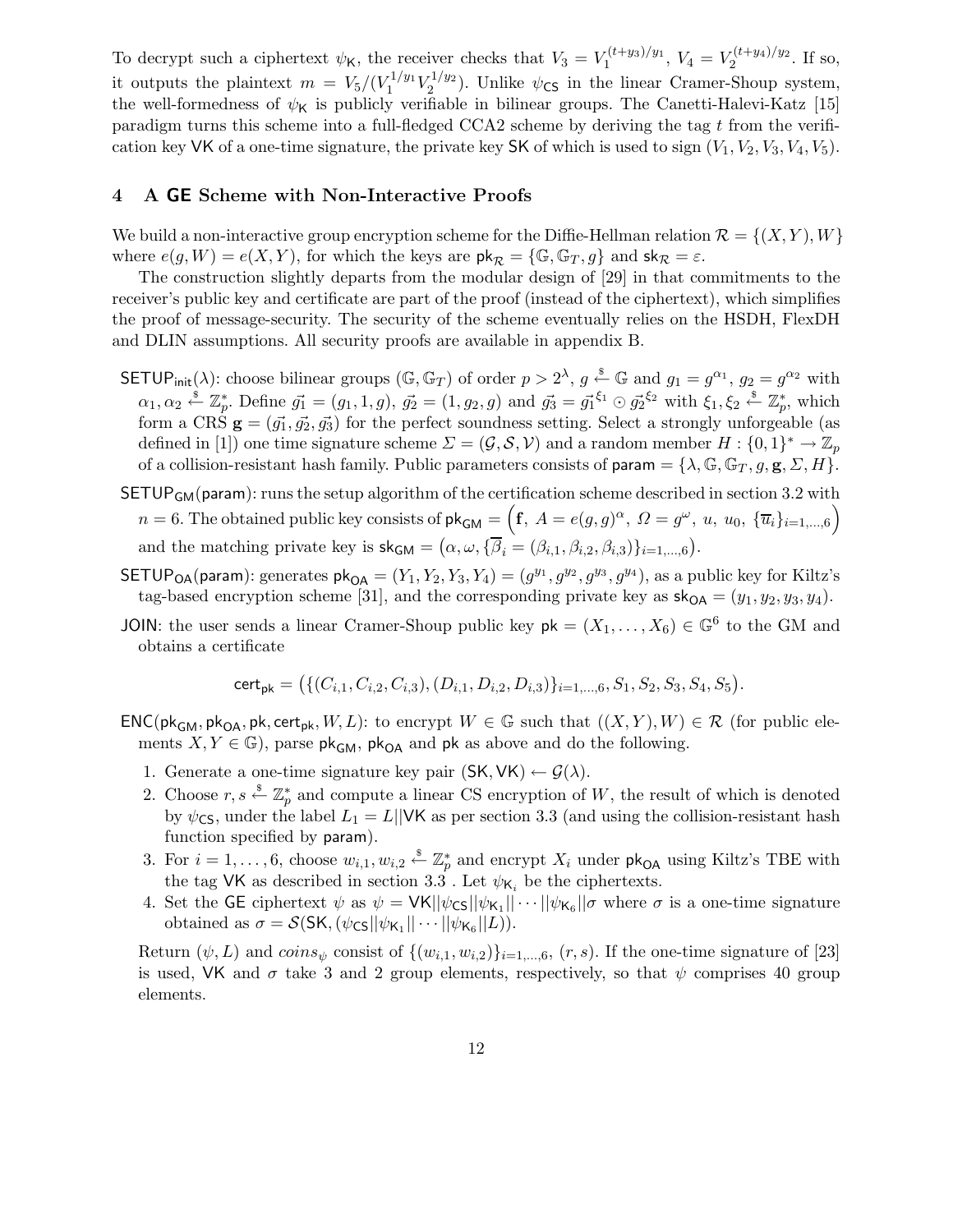- $P(\mathsf{pk}_{GM}, \mathsf{pk}_{OA}, \mathsf{pk}, \mathsf{cert}_{\mathsf{pk}},(X, Y), W, \psi, L, coins_{\psi})$ : parse  $\mathsf{pk}_{GM}, \mathsf{pk}_{OA}, \mathsf{pk}$  and  $\psi$  as above. Conduct the following steps.
	- 1. Generate commitments (as explained in section 2.3) to the  $9n + 4 = 58$  group elements that cert<sub>pk</sub> consists of. The resulting overall commitment  $com_{\text{cert}_{\text{pk}}}$  contains 184 group elements.
	- 2. Generate GS commitments to the public key elements  $pk = (X_1, \ldots, X_6)$  and obtain the set  $com_{\mathsf{pk}} = \{com_{X_i}\}_{i=1,\dots,6}$ , which consists of 18 group elements.
	- 3. Generate a proof  $\pi_{\text{cert}_{\text{ok}}}$  that  $com_{\text{cert}_{\text{ok}}}$  is a commitment to a valid certificate for the public key contained in  $com_{\mathsf{pk}}$ . For each  $i = 1, \ldots, 6$ , relations (1)-(3) cost 9 elements to prove (and thus 54 elements altogether). The quadratic equation (4) takes 9 elements and linear ones (5)-(6) both require 3 elements. Finally, (7) is a set of 18 linear equations which demand 54 elements altogether. The whole proof  $\pi_{\text{cert}_{\text{ok}}}$  thus takes 123 group elements.
	- 4. For  $i = 1, \ldots, 6$ , generate a NIZK proof  $\pi_{eq\text{-}key,i}$  that  $com_{X_i}$  (which is part of  $com_{\mathsf{pk}}$ ) and  $\psi_{\mathsf{K}_i}$  are encryptions of the same  $X_i$ . If  $\psi_{\mathsf{K}_i}$  comprises

$$
(V_{i,1}, V_{i,2}, V_{i,5}) = (Y_1^{w_{i,1}}, Y_2^{w_{i,2}}, X_i \cdot g^{w_{i,1} + w_{i,2}})
$$

and  $com_{X_i}$  is parsed as  $(c_{X_{i1}}, c_{X_{i2}}, c_{X_{i3}}) = (g_1^{\theta_{i1}} \cdot g_{3,1}^{\theta_{i3}}, g_2^{\theta_{i2}} \cdot g_{3,2}^{\theta_{i3}}, X_i \cdot g_{1}^{\theta_{i1} + \theta_{i2}} \cdot g_{3,3}^{\theta_{i3}})$ , where  $w_{i,1}, w_{i,2} \in coins_{\psi}, \theta_{i1}, \theta_{i2}, \theta_{i3} \in \mathbb{Z}_p^*$  and  $\vec{g_3} = (g_{3,1}, g_{3,2}, g_{3,3}),$  this amounts to prove knowledge of values  $w_{i,1}, w_{i,2}, \theta_{i1}, \theta_{i2}, \theta_{i3} \in \mathbb{Z}_p^*$  such that

$$
\left(\frac{V_{i,1}}{c_{X_{i1}}}, \frac{V_{i,2}}{c_{X_{i2}}}, \frac{V_{i,3}}{c_{X_{i3}}}\right) = \left(Y_1^{w_{i,1}} \cdot g_1^{-\theta_{i1}} \cdot g_{3,1}^{-\theta_{i3}}, Y_2^{w_{i,2}} \cdot g_2^{-\theta_{i2}} \cdot g_{3,2}^{-\theta_{i3}}, g^{w_{i,1}+w_{i,2}-\theta_{i1}-\theta_{i2}} \cdot g_{3,3}^{-\theta_{i3}}\right).
$$

Committing to exponents  $w_{i,1}, w_{i,2}, \theta_{i1}, \theta_{i2}, \theta_{i3}$  introduces 90 group elements whereas the above relations only require two elements each. Overall, proof elements  $\pi_{ea-kev,1},\ldots,\pi_{ea-kev,6}$ incur 126 elements.

- 5. Generate a NIZK proof  $\pi_{val\text{-}enc}$  that  $\psi_{\text{CS}} = (U_1, U_2, U_3, U_4, U_5)$  is a valid CS encryption. This requires to commit to underlying encryption exponents  $r, s \in coins_{\psi}$  and prove that  $U_1 = g_1^r$ ,  $U_2 = g_2^s$ ,  $U_3 = g^{r+s}$  (which only takes 3 times 2 elements as base elements are public) and  $U_5 = (X_1 X_3^{\alpha})^r \cdot (X_2 X_4^{\alpha})^s$  (which takes 9 elements since base elements are themselves variables). Including commitments  $com_r$  and  $com_s$  to exponents r and s,  $\pi_{val-enc}$ demands 21 group elements overall.
- 6. Generate a NIZK proof  $\pi_R$  that the ciphertext  $\psi_{\mathsf{CS}}$  encrypts a group element  $W \in \mathbb{G}$  such that  $((X, Y), W) \in \mathcal{R}$ . To this end, generate a commitment

$$
com_W = (c_{W,1}, c_{W,2}, c_{W,3}) = (g_1^{\theta_1} \cdot g_{3,1}^{\theta_3}, g_2^{\theta_2} \cdot g_{3,2}^{\theta_3}, W \cdot g_{1}^{\theta_1 + \theta_2} \cdot g_{3,3}^{\theta_3})
$$

and prove that the underlying W is the same as the one for which  $U_4 = W \cdot X_5^r \cdot X_6^s$  in  $\psi_{\text{CS}}$ . In other words, prove knowledge of exponents  $r, s, \theta_1, \theta_2, \theta_3$  such that

$$
\left(\frac{U_1}{c_{W,1}}, \frac{U_2}{c_{W,2}}, \frac{U_4}{c_{W,3}}\right) = \left(g_1^{r-\theta_1} \cdot g_{3,1}^{-\theta_3}, g_2^{s-\theta_2} \cdot g_{3,2}^{-\theta_3}, g^{-\theta_1-\theta_2} \cdot g_{3,3}^{-\theta_3} \cdot X_5^r \cdot X_6^s\right). \tag{8}
$$

Commitments to r, s are already part of  $\pi_{val\text{-}enc}$ . Committing to  $\theta_1, \theta_2, \theta_3$  takes 9 elements. Proving the first two relations of (8) requires 4 elements whereas the third one is quadratic and its proof is 9 elements. Proving the linear pairing-product relation  $e(g, W) = e(X, Y)$ in NIZK<sup>6</sup> demands 9 elements. Since  $\pi_R$  includes  $com_W$ , it entails a total of 34 elements.

<sup>&</sup>lt;sup>6</sup> It requires to introduce an auxiliary variable X and prove that  $e(g, W) = e(X, Y)$  and  $X = X$ , for variables  $W, X$ and constants g, X, Y. The two proofs take 3 elements each and 3 elements are needed to commit to  $\mathcal{X}$ .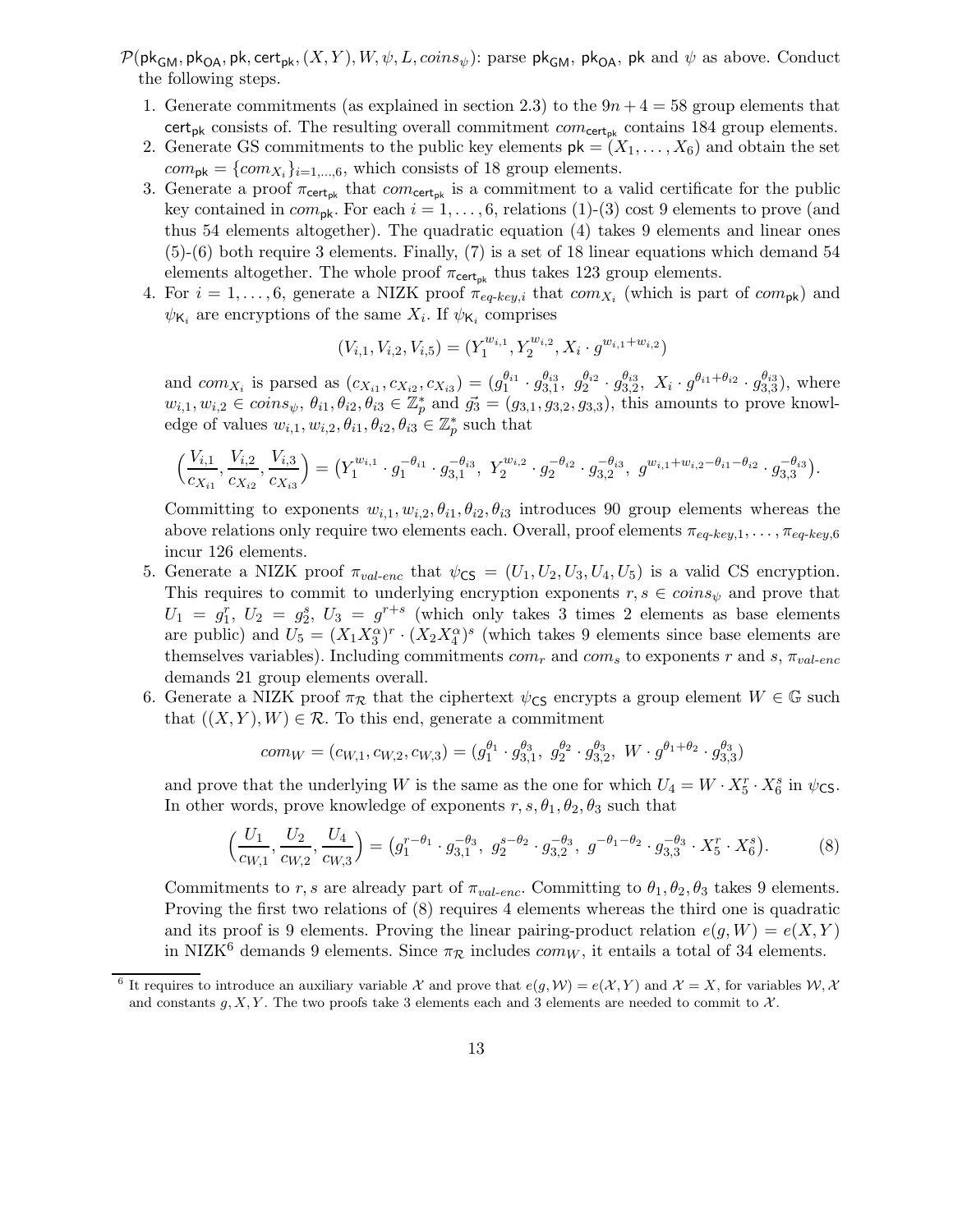The entire proof  $\pi_{\psi} = com_{\text{cert}_{\text{ok}}} ||com_{\text{pk}} || \pi_{\text{cert}_{\text{bk}}} || \pi_{eq\text{-}key,1} || \cdots || \pi_{eq\text{-}key,6} || \pi_{val\text{-}enc} || \pi_{\mathcal{R}}$  eventually takes 516 elements.

- V(param,  $\psi, L, \pi_\psi, \mathsf{pk}_{\mathsf{GM}}, \mathsf{pk}_{\mathsf{OA}})$ : parse  $\mathsf{pk}_{\mathsf{GM}}, \mathsf{pk}_{\mathsf{OA}}, \mathsf{pk}, \psi$  and  $\pi_\psi$  as above. Return 1 if and only if  $V(\mathsf{VK}, \sigma, (\psi_{\mathsf{CS}} || \psi_{\mathsf{K}_1} || \cdots || \psi_{\mathsf{K}_6} || L)) = 1$ , all proofs verify and if  $\psi_{\mathsf{K}_1}, \ldots, \psi_{\mathsf{K}_6}$  are all valid tagbased encryptions w.r.t. the tag VK.
- DEC(sk,  $\psi$ , L): parse the ciphertext  $\psi$  as  $VK ||\psi_{CS}||\psi_{K_1}|| \cdots ||\psi_{K_6}||\sigma$ . Return  $\perp$  in the event that  $\mathcal{V}(\mathsf{VK}, \sigma, (\psi \mathsf{cs} || \psi \mathsf{K}_1 || \cdots || \psi \mathsf{K}_6 || L)) = 0.$  Otherwise, use sk to decrypt  $(\psi \mathsf{cs}, L)$ .
- **OPEN**(sk<sub>OA</sub>,  $\psi$ , L): parse the ciphertext  $\psi$  as  $VK||\psi_{CS}||\psi_{K_1}||\cdots||\psi_{K_6}||\sigma$ . Return  $\perp$  if  $\psi_{K_1},\ldots,\psi_{K_6}$ are not all valid TBE ciphertexts w.r.t. the tag VK or if  $V(VK, \sigma, (\psi_{\text{CS}} || \psi_{K_1} || \cdots || \psi_{K_6} || L)) = 0$ . Otherwise, decrypt  $\psi_{\mathsf{K}_1}, \ldots, \psi_{\mathsf{K}_6}$  using  $\mathsf{sk}_{\mathsf{OA}}$  and return the resulting  $\mathsf{pk} = (X_1, \ldots, X_6)$ .

From an efficiency standpoint, the length of ciphertexts is about 1.25 kB in an implementation using symmetric pairings with a 256-bit group order, which is more compact than in the Paillierbased scheme of [29] where ciphertexts take 2.5 kB using 1024-bit moduli. Moreover, our proofs only require 16.125 kB, which is significantly cheaper than in the original GE scheme [29], where interactive proofs reach a communication cost of 70 kB to achieve a  $2^{-50}$  knowledge error.

## References

- 1. J. H. An, Y. Dodis, and T. Rabin. On the security of joint signature and encryption. In Eurocrypt'02, LNCS 2332, pages 83–107, 2002.
- 2. M. Belenkiy, M. Chase, M. Kohlweiss, and A. Lysyanskaya. P-signatures and noninteractive anonymous credentials. In TCC'08, LNCS 4948, pages 356–374, 2008.
- 3. M. Bellare, A. Boldyreva, A. Desai, and D. Pointcheval. Key-privacy in public-key encryption. In Asiacrypt'01, LNCS 2248, pages 566–582, 2001.
- 4. M. Bellare and P. Rogaway. Random oracles are practical: A paradigm for designing efficient protocols. In ACM CCS'93, pages 62–73, 1993.
- 5. A. Boldyreva, M. Fischlin, A. Palacio, and B. Warinschi. A closer look at PKI: Security and efficiency. In PKC'07, LNCS 4450, pages 458–475, 2007.
- 6. D. Boneh and X. Boyen. Short signatures without random oracles. In Eurocrypt'04, LNCS 3027, pages 56–73, 2004.
- 7. D. Boneh, X. Boyen, and H. Shacham. Short group signatures. In Crypto'04, LNCS 3152, pages 41–55, 2004.
- 8. D. Boneh and M. Franklin. Identity based encryption from the Weil pairing. SIAM J. of Computing, 32(3):586– 615, 2003. Extended abstract in Crypto'01, LNCS 2139, pages 213–229, 2001.
- 9. X. Boyen and C. Delerablée. Expressive subgroup signatures. In  $SCN'08$ , LNCS 5229, pages 185–200, 2008.
- 10. X. Boyen and B. Waters. Full-domain subgroup hiding and constant-size group signatures. In PKC'07 , LNCS 4450, pages 1–15, 2007.
- 11. J. Camenisch, N. Chandran, and V. Shoup. A public key encryption scheme secure against key dependent chosen plaintext and adaptive chosen ciphertext attacks. In Eurocrypt 2009, LNCS 5479, pages 351–368, 2009.
- 12. J. Camenisch and A. Lysyanskaya. A Signature Scheme with Efficient Protocols. In SCN'02, LNCS 2576, pages 268–289, 2003.
- 13. J. Camenisch and V. Shoup. Practical verifiable encryption and decryption of discrete logarithms. In Crypto'03, LNCS 2729, pages 126–144, 2003.
- 14. R. Canetti, O. Goldreich, and S. Halevi. The random oracle methodology, revisited. Journal of the ACM, 51(4):557–594, 2004.
- 15. R. Canetti, S. Halevi, and J. Katz. Chosen-ciphertext security from identity-based encryption. In Eurocrypt'04, LNCS 3027, pages 207–222, 2004.
- 16. D. Chaum and E. van Heyst. Group signatures. In Eurocrypt'91, LNCS 547, pages 257–265, 1991.
- 17. R. Cramer and V. Shoup. A practical public key cryptosystem provably secure against adaptive chosen ciphertext attack. In Crypto'98, LNCS 1462, pages 13–25, 1998.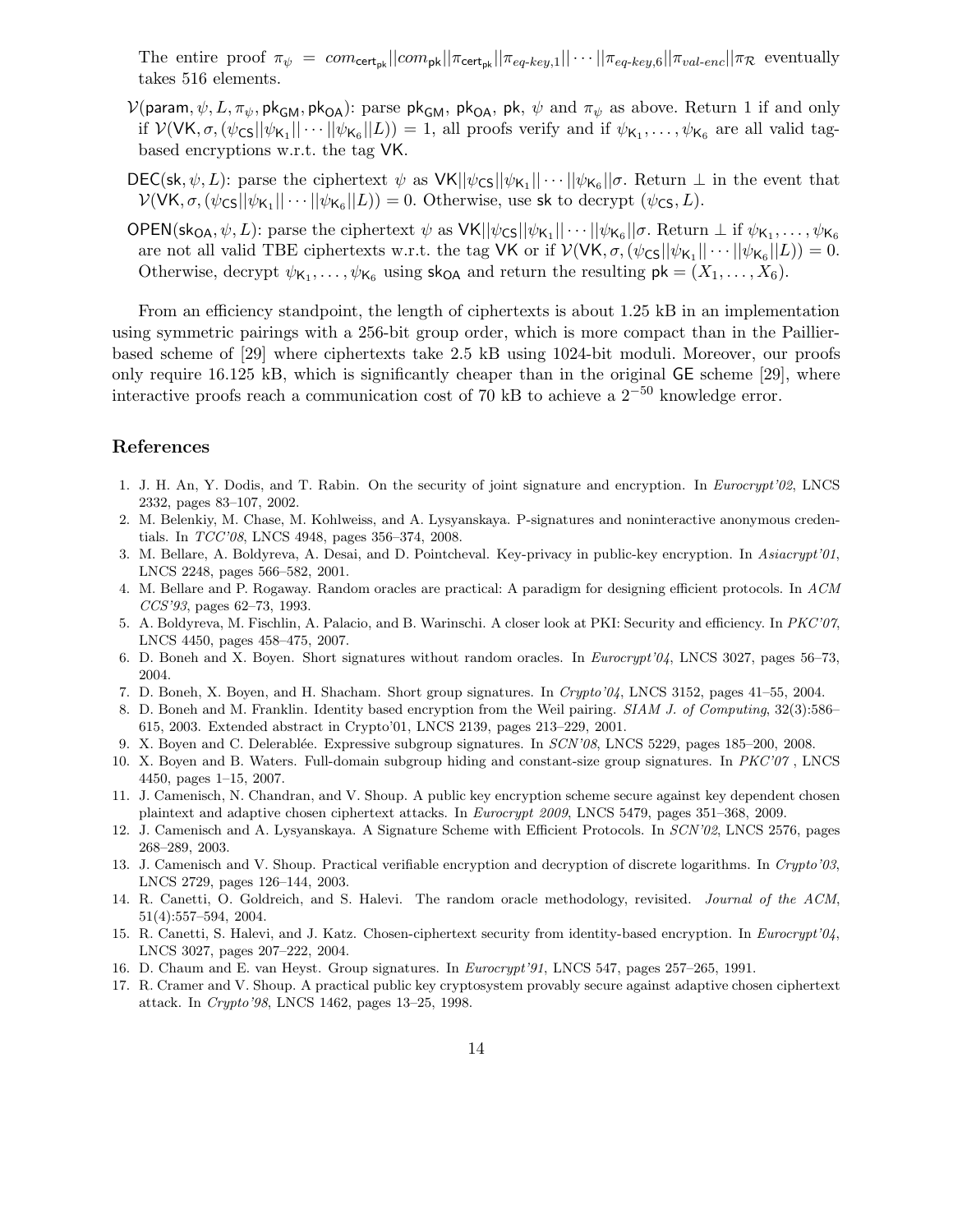- 18. R. Cramer and V. Shoup. Signature schemes based on the strong rsa assumption. In ACM CCS'99, pages 46–51, 1999.
- 19. C. Delerabl´ee and D. Pointcheval. Dynamic fully anonymous short group signatures. In Viecrypt 2006, LNCS 4341, pages 193–210, 2006.
- 20. A. Fiat and A. Shamir. How to prove yourself: Practical solutions to identification and signature problems. In Crypto'86, LNCS 263, pages 186–194, 1986.
- 21. G. Fuchsbauer and D. Pointcheval. Encrypting Proofs on Pairings and Its Application to Anonymity for Signatures. In Pairing'09, LNCS series, 2009.
- 22. S. Goldwasser and Y. Tauman-Kalai. On the (In)security of the Fiat-Shamir Paradigm In FOCS'03, pages 102–115, 2003.
- 23. J. Groth. Simulation-sound NIZK proofs for a practical language and constant size group signatures. In Asiacrypt'06, LNCS 4284, pages 444–459, 2006.
- 24. J. Groth. Fully anonymous group signatures without random oracles. In Asiacrypt'07, LNCS 4833, pages 164–180, 2007.
- 25. J. Groth. Homomorphic trapdoor commitments to group elements. Cryptology ePrint Archive: Report 2009/007, 2009.
- 26. J. Groth and S. Lu. A non-interactive shuffle with pairing based verifiability. In Asiacrypt'07, LNCS 4833, pages 51–67, 2007.
- 27. J. Groth and A. Sahai. Efficient non-interactive proof systems for bilinear groups. In Eurocrypt'08, LNCS 4965, pages 415–432, 2008.
- 28. S. Halevi. A Sufficient Condition for Key-Privacy. Cryptology ePrint Archive: Report 2005/005, 2005.
- 29. A. Kiayias, Y. Tsiounis, and M. Yung. Group encryption. In Asiacrypt'07, LNCS 4833, pages 181–199, 2007.
- 30. A. Kiayias and M. Yung. Group signatures with efficient concurrent join. In Eurocrypt'05, LNCS 3494, pages 198–214, 2005.
- 31. E. Kiltz. Chosen-ciphertext security from tag-based encryption. In TCC'06, LNCS 3876, pages 581–600, 2006.
- 32. H. Krawczyk and T. Rabin. Chameleon signatures. In NDSS'00, 2000.
- 33. S. Kunz-Jacques and D. Pointcheval. About the security of MTI/C0 and MQV. In SCN'06, LNCS 4116, pages 156–172, 2006.
- 34. M. Naor and M. Yung. Universal one-way hash functions and their cryptographic applications. In STOC'89, pages 33–43, 1989.
- 35. P. Paillier. Public-key cryptosystems based on composite degree residuosity classes. In Eurocrypt'99, LNCS 1592, pages 223–238, 1999.
- 36. B. Qin, Q. Wu, W. Susilo, Y. Mu, Y. Wang. Publicly Verifiable Privacy-Preserving Group Decryption. In Inscrypt'08, LNCS 5487, pages 72–83, 2008.
- 37. H. Shacham. A Cramer-Shoup encryption scheme from the linear assumption and from progressively weaker linear variants. Cryptology ePrint Archive: Report 2007/074, 2007.
- 38. V. Shoup. A proposal for the ISO standard for public-key encryption (version 2.1). manuscript, 2001. http: //shoup.net/.

## A Proof of Theorem 1

The security proof of the certification scheme considers three kinds of forgeries in the attack game.

- Type I forgeries: are such that the fake certificate cert<sub>pk</sub><sup>\*</sup> contains a tuple of elements  $(S_1^*, S_2^*, S_3^*)$ that never appeared in outputs of certification queries.
- Type II forgeries: are such that  $\text{cert}_{pk^*}^*$  contains a triple  $(S_1^*, S_2^*, S_3^*)$  that appeared in the output of some query but  $\text{cert}^{\star}_{\text{pk}^{\star}}$  also contains commitments  $\{(C^{\star}_{i,1}, C^{\star}_{i,2}, C^{\star}_{i,3})\}_{i=1,\dots,n}$  that do not match those in the output of that query.
- Type III forgeries: are such that  $(S_1^*, S_2^*, S_3^*)$  and  $\{(C_{i,1}^*, C_{i,2}^*, C_{i,3}^*)\}_{i=1,\dots,n}$  are all identical in the fake certificate  $cert_{pk^*}^*$  and in the output of some certification query. On the other hand, the public key  $\mathsf{pk}^* = (X_1^*, \ldots, X_n^*)$  is not the one that was certified in that query.

Type I forgeries are easily seen (see lemma 1) to break the HSDH assumption whereas lemma 2 and lemma 3 show that Type II and Type III forgeries give rise to algorithms solving the FlexDH and S2P problems, respectively. ⊓⊔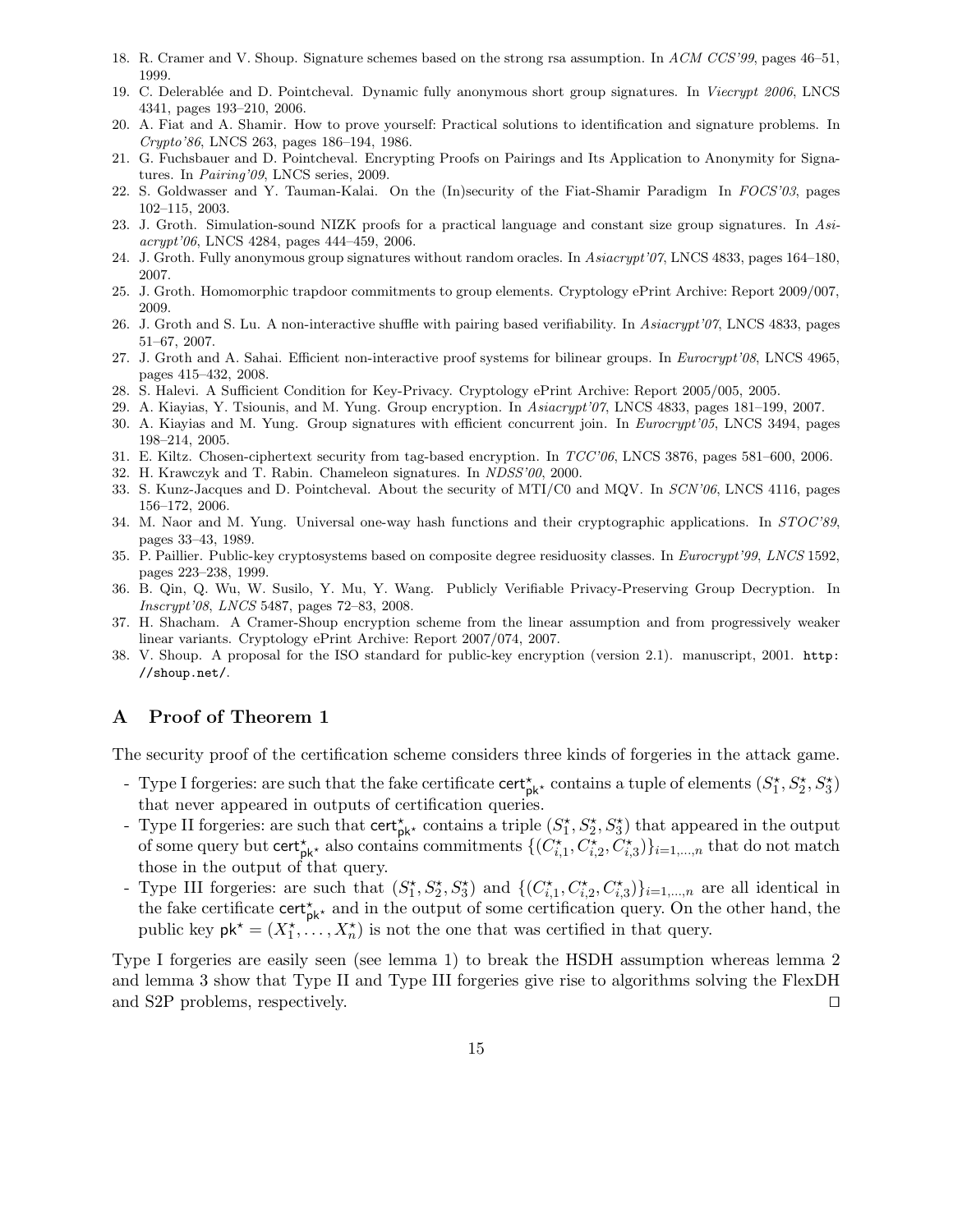**Lemma 1.** Any Type I forger has advantage at most  $\mathbf{Adv}^{\text{Type-I}}(A) \leq \mathbf{Adv}^{\ell\text{-HSDH}}(\mathcal{B})$ , where  $\ell$  is the number of certification queries.

*Proof.* The proof is based on ideas from [10]. We outline an algorithm B that, on input of  $\Omega = g^{\omega}$ ,  $u \in \mathbb{G}$  and a set of  $\ell$  triples  $(A_i = g^{1/(\omega + c_i)}, B_i = g^{c_i}, C_i = u^{c_i}) \in \mathbb{G}^3$  with  $c_1, \ldots, c_\ell \in_R \mathbb{Z}_p^*$ , uses a Type I forger to find a triple  $(g^{1/(\omega+c)}, g^c, u^c)$  such that  $c \neq c_i$  for  $i = 1, \ldots, \ell$ . To generate the public key PK, B chooses  $\beta_0 \stackrel{\hspace{0.1em}\mathsf{\scriptscriptstyle\$}}{\leftarrow} \mathbb{Z}_p^*$ ,  $\alpha \stackrel{\hspace{0.1em}\mathsf{\scriptscriptstyle\$}}{\leftarrow} \mathbb{Z}_p^*$  and sets  $u_0 = g^{\beta_0}$ ,  $A = e(g, g)^{\alpha}$ . It also defines  $\{(u_{i,1} = g^{\beta_{i,1}}, u_{i,2} = g^{\beta_{i,2}}, u_{i,3} = g^{\beta_{i,2}})\}_{i=1,\dots,n}$  using random triples  $(\beta_{i,1}, \beta_{i,2}, \beta_{i,3}) \stackrel{\text{s}}{\leftarrow} (\mathbb{Z}_p^*)^3$  for  $i = 1, \ldots, n$  whereas  $\vec{f}_1, \vec{f}_2, \vec{f}_3$  are defined by  $f = g^{\theta_0}, f_1 = g^{\theta_1}, f_2 = g^{\theta_2}, f_{3,1} = g^{\theta_1 \xi_1}, f_{3,2} = g^{\theta_2 \xi_2}$ and  $f_{3,3} = g^{\theta_0(\xi_1 + \xi_2 + \xi_3)}$  for random chosen  $\theta_0, \theta_1, \theta_2, \xi_1, \xi_2, \xi_3 \stackrel{\$}{\leftarrow} \mathbb{Z}_p^*$ .

To answer certification queries involving public keys  $pk = (X_1, \ldots, X_n)$ , B first computes n commitments to  $1\text{C}$ . For  $i = 1, \ldots, n$ , it randomly picks  $\phi_{i,1}, \phi_{i,2}, \phi_{i,3} \stackrel{\$}{\leftarrow} \mathbb{Z}_p^*$  and computes a commitment  $\vec{C}_i = (f_1^{\phi_{i,1}})$  $f_{3,1}^{\phi_{i,1}}\cdot f_{3,1}^{\phi_{i,3}}$  $f_{3,1}^{\phi_{i,3}}, f_{2}^{\phi_{i,2}} \cdot f_{3,2}^{\phi_{i,3}}$  $\hat{\phi}_{i,3}_{3,2}, f^{\phi_{i,1}+\phi_{i,2}} \cdot f^{\phi_{i,3}}_{3,3}$  $(3,3^{n_{i,3}}),$  which equals  $(g^{n_{i,1}}, g^{n_{i,2}}, g^{n_{i,3}})$  where  $\eta_{i,1} = \theta_1(\phi_{i,1} + \xi_1 \phi_{i,3}), \eta_{i,2} = \theta_2(\phi_{i,2} + \xi_2 \phi_{i,3})$  and  $\eta_{i,3} = \theta_0((\phi_{i,1} + \phi_{i,2}) + (\xi_1 + \xi_2 + \xi_3)\phi_{i,3})$ are all known to B. Certificate parts  $(S_1, S_2, S_3)$  are generated as  $(A_k^{\alpha}, B_k, C_k)$  using the next available triple  $(A_k, B_k, C_k)$  (with  $k \in \{1, \ldots, \ell\}$ ). Finally, as for remaining certificate elements  $S_4 = (u_0 \cdot \prod_{i=1}^n (C_{i,1}^{\beta_{i,1}}$  $\iota_{i,1}^{\beta_{i,1}}\cdot C_{i,2}^{\beta_{i,2}}$  $i_{i,2}^{(\beta_{i,2}} \cdot C_{i,3}^{(\beta_{i,3})})^{c_k}$  and  $S_5 = \{(C_{i,1}^{c_k}, C_{i,2}^{c_k}, C_{i,3}^{c_k})\}_{i=1,\dots,n}$ , they are calculated as  $S_4 = B_k^{\beta_0 + \sum_{i=1}^n \sum_{j=1}^3 \beta_{i,j} \eta_{i,j}}$  $S_b^{0+\sum_{i=1}^n\sum_{j=1}^n\beta_{i,j}\eta_{i,j}}$  and  $S_5 = \{(B_k^{\eta_{i,1}})\}$  $\{B_k^{\eta_{i,1}}, B_k^{\eta_{i,3}}, B_k^{\eta_{i,3}}\}_{i=1,\ldots,n}$ , respectively. To complete the generation of cert<sub>pk</sub>, B then trapdoor opens  $\vec{C}_1,\ldots,\vec{C}_n$  to  $(X_1,\ldots,X_n)$  using the trapdoor  $(\xi_1,\xi_2,\xi_3)$ . More precisely, for  $i = 1, \ldots, n$ , it computes the de-commitments

$$
(D'_{i,1}, D'_{i,2}, D'_{i,3}) = (f^{\phi_{i,1}} \cdot (X_i)^{\xi_1/\xi_3}, f^{\phi_{i,2}} \cdot (X_i)^{\xi_2/\xi_3}, f^{\phi_{i,3}} \cdot (1/X_i)^{1/\xi_3}).
$$

The game ends with A outputting a pair  $(\mathsf{pk}^{\star}, \mathsf{cert}^{\star}_{\mathsf{pk}^{\star}})$  such that  $(S_1^{\star}, S_2^{\star}, S_3^{\star})$  never appeared within outputs of certification queries. Hence,  $(S_1^{\star 1/\alpha}, S_2^{\star}, S_3^{\star})$  must solve the HSDH problem.  $\Box$ 

**Lemma 2.** Any Type II forger A making  $\ell$  certification queries has no better advantage than  $\mathbf{Adv}^{\mathrm{Type-II}}(A) \leq \ell \cdot (1 - \frac{1}{n})$  $\frac{1}{p})\cdot\mathbf{Adv}^{\mathrm{FlexDH}}(\mathcal{B}).$ 

*Proof.* We show how a Type II forger implies an algorithm  $\beta$  that finds a non-trivial triple  $(C, C^a, C^{ab})$  on input of  $(g, g_a = g^a, g_b = g^b)$ . To generate PK, B chooses  $\omega \stackrel{\$}{\leftarrow} \mathbb{Z}_p^*, \alpha_a, \alpha_u \stackrel{\$}{\leftarrow} \mathbb{Z}_p^*$ and sets  $\Omega = g^{\omega}$ ,  $A = e(g, (g_a \cdot g^{\omega})^{\alpha_a})$  (so that  $\alpha = \log_{e(g,g)}(A)$  is implicitly set as  $\alpha = (a + \omega)\alpha_a$ ) and  $u = g^{\alpha_u}$ . The commitment key  $(\vec{f}_1, \vec{f}_2, \vec{f}_3)$  is obtained by choosing  $\theta, \theta_1, \theta_2, \xi_1, \xi_2, \xi_3 \stackrel{\$}{\leftarrow} \mathbb{Z}_p^*$  and setting  $f = g^{\theta}$ ,  $f_1 = g^{\theta_1}$ ,  $f_2 = g^{\theta_2}$ ,  $f_{3,1} = g^{\theta_1\xi_1}$ ,  $f_{3,2} = g^{\theta_2\xi_2}$  and  $f_{3,3} = g^{\theta(\xi_1 + \xi_2 + \xi_3)}$ .

In the setup phase,  $\mathcal B$  also computes a set of n commitments to  $1_{\mathbb G}$ , say  $\vec{C}_i^{\dagger} = (g^{\eta_{i,1}^{\dagger}}, g^{\eta_{i,2}^{\dagger}}, g^{\eta_{i,3}^{\dagger}})$ for  $i = 1, \ldots, n$ , and obtains them by drawing random exponents  $\phi_i^{\dagger}$  $\phi^\dagger_{i,1}, \phi^\dagger_{i,2}, \phi^\dagger_{i,3} \overset{\hspace{0.1em}\mathsf{\scriptscriptstyle\$}}{\leftarrow} \mathbb{Z}_p^* \text{ and computing}$  $\eta_{i,1}^\dagger = \theta_1(\phi_{i,1}^\dagger + \xi_1\phi_i^\dagger)$  $\langle \mathcal{h}_{i,3}^{\dagger}\rangle, \, \eta_{i,2}^{\dagger}=\theta_2(\phi_{i,2}^{\dagger}+\xi_2\phi_i^{\dagger})$  $\phi_{i,3}^{\dagger}$ ) as well as  $\eta_{i,3}^{\dagger} = \theta((\phi_{i,1}^{\dagger} + \phi_i^{\dagger})$  $(t_{i,2}^{\dagger})+(\xi_1+\xi_2+\xi_3)\phi_i^{\dagger}$  $_{i,3}^{\dagger}$ ). It also retains  $\phi_i^{\dagger}$  $\phi_{i,1}^{\dagger}, \phi_{i,2}^{\dagger}, \phi_{i,3}^{\dagger}$  for later use. Next, B picks  $\rho \stackrel{\$}{\leftarrow} \mathbb{Z}_p^*$  and two sets of n triples  $(\rho_{i,1}, \rho_{i,2}, \rho_{i,3}) \stackrel{\$}{\leftarrow}$  $(\mathbb{Z}_p^*)^3$ ,  $(\gamma_{i,1}, \gamma_{i,2}, \gamma_{i,3}) \stackrel{\$}{\leftarrow} (\mathbb{Z}_p^*)^3$  and defines  $u_{i,1} = g^{\rho_{i,1}} \cdot g_b^{\gamma_{i,1}}$  $\delta_b^{\gamma_{i,1}}, u_{i,2} = g^{\rho_{i,2}} \cdot g_b^{\gamma_{i,2}}$  $b^{\gamma_{i,2}}$ ,  $u_{i,3} = g^{\rho_{i,3}} \cdot g_b^{\gamma_{i,3}}$  $b^{''i,3}$ , for  $i = 1, ..., n$ , and  $u_0 = g^{\rho} \cdot g_b^{\gamma}$  with  $\gamma = -\sum_{i=1}^{n} (\gamma_{i,1} \eta_{i,1}^{\dagger} + \gamma_{i,2} \eta_{i,2}^{\dagger} + \gamma_{i,3} \eta_{i,3}^{\dagger})$  $\begin{bmatrix} 1 \\ i, 3 \end{bmatrix}$ . This implicitly defines private key elements to be  $\beta_{i,1} = \rho_{i,1} + b\gamma_{i,1}$ ,  $\beta_{i,2} = \rho_{i,2} + b\gamma_{i,2}$  and  $\beta_{i,3} = \rho_{i,3} + b\gamma_{i,3}$ . At the outset of the game,  $\mathcal{B}$  also chooses  $\ell^* \stackrel{\$}{\leftarrow} \{1, \ldots, \ell\}.$ 

When the certification of a public key  $\mathsf{pk} = (X_1, \ldots, X_n)$  is queried, the query's treatment depends on the index  $k \in \{1, \ldots, \ell\}$  of the query.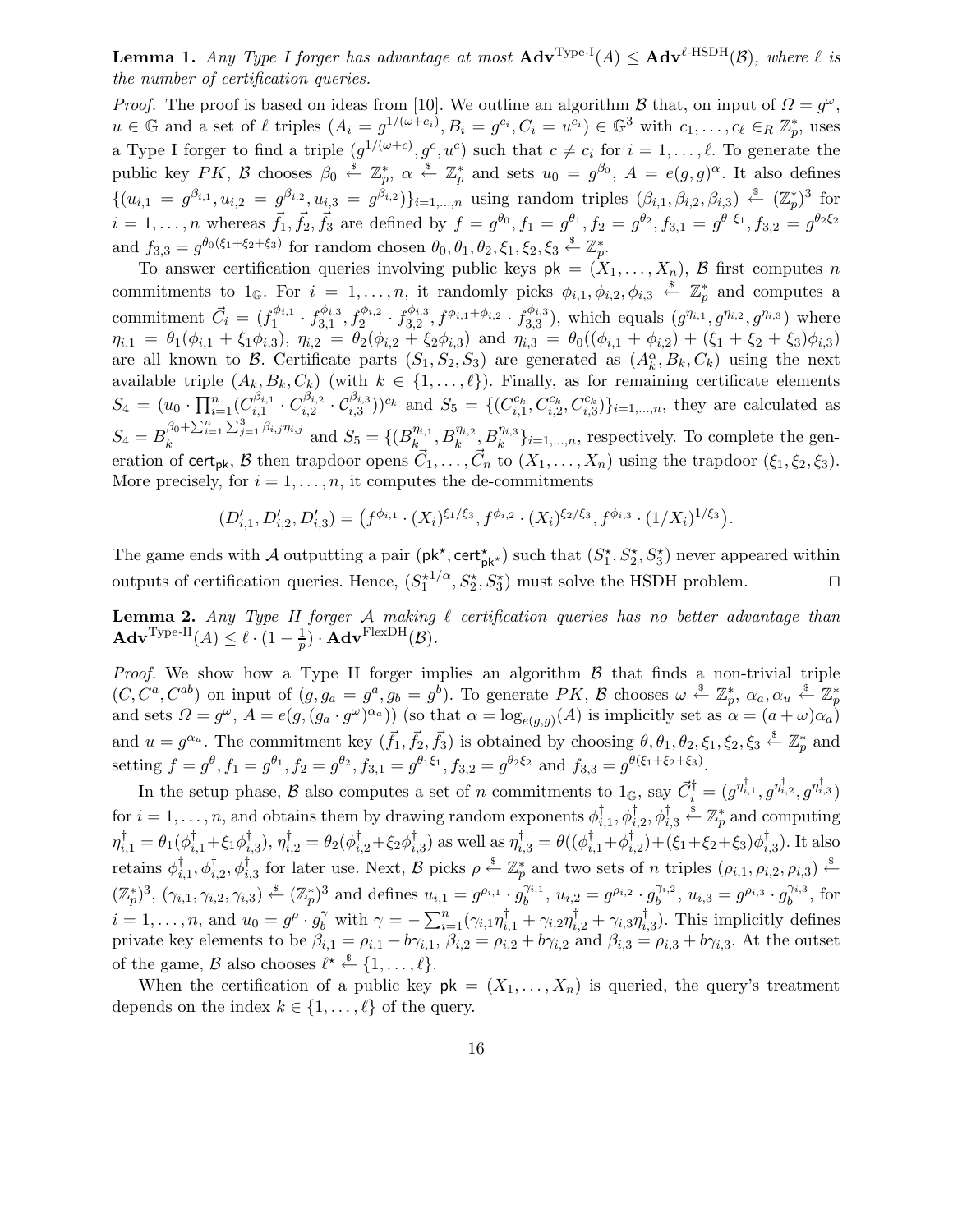- If  $k \neq \ell^*$ ,  $\mathcal B$  computes n commitments to  $1_{\mathbb G}$  (say  $\vec{C}_i = (g^{\eta_{i,1}}, g^{\eta_{i,2}}, g^{\eta_{i,3}})$  for  $i = 1,\ldots,n$ ) as in the proof of lemma 1. It generates  $\text{cert}_{\text{pk}}$  by setting  $S_1 = (g_a \cdot g^{\omega})^{\alpha_a/(\omega + c_k)}, S_2 = g^{c_k}, S_3 = u^{c_k}$ for a random  $c_k \stackrel{\hspace{0.1em}\mathsf{\scriptscriptstyle\$}}{\leftarrow} \mathbb{Z}_p^*$ . Since it knows  $\prod_{i=1}^n (C_{i,1}^{\beta_{i,1}})$  $\begin{array}{c} \beta_{i,1}\ i,1 \end{array} \cdot C_{i,2}^{\beta_{i,2}}$  $\delta_{i,2}^{\beta_{i,2}}\cdot \mathcal{C}^{\beta_{i,3}}_{i,3})\ =\ \prod_{i=1}^n (u_{i,1}^{\eta_{i,1}})$  $\frac{\eta_{i,1}}{i,1} \cdot u_{i,2}^{\eta_{i,2}}$  $\frac{\eta_{i,2}}{i,2} \cdot u_{i,3}^{\eta_{i,3}}$  $\binom{n,3}{i,3}$ (thanks to  $(\eta_{i,1}, \eta_{i,2}, \eta_{i,3})$ ), it can also compute  $S_4 = (u_0 \cdot \prod_{i=1}^n (C_{i,1}^{\beta_{i,1}}))$  $\frac{\beta_{i,1}}{i,1}\cdot C_{i,2}^{\beta_{i,2}}$  $(\hat{c}_{i,2}^{\beta_{i,2}} \cdot \hat{c}_{i,3}^{\beta_{i,3}}))^{c_k}$ . Finally,  $S_5 = \{ (C_{i,1}^{c_k}, C_{i,2}^{c_k}, C_{i,3}^{c_k}) \}_{i=1,\dots,n}$  is also computable from  $c_k$  and B uses  $\xi_1, \xi_2, \xi_3$  to trapdoor open  $\vec{C}_i$  to  $X_i$  and obtain de-commitments  $(D'_{i,1}, D'_{i,2}, D'_{i,3})$ , for  $i = 1, \ldots, n$ , as in lemma 1.
- If  $k = \ell^*$ ,  $\beta$  implicitly defines  $c_{\ell^*} = a$  and sets  $S_1 = g^{\alpha_a}$ ,  $S_2 = g_a$ ,  $S_3 = g_a^{\alpha_u}$ . Thanks to  $\vec{C}_i^\dagger = (C_{i,}^\dagger$  $i_{i,1}^{\dagger}, C_{i,2}^{\dagger}, C_{i,3}^{\dagger}$  =  $(g^{\eta_{i,1}^{\dagger}}, g^{\eta_{i,2}^{\dagger}}, g^{\eta_{i,3}^{\dagger}})$  that were chosen in the setup phase,  $\mathcal{B}$  can compute

$$
S_4 = (u_0 \cdot \prod_{i=1}^n (C_{i,1}^{\dagger}{}^{\beta_{i,1}} \cdot C_{i,2}^{\dagger}{}^{\beta_{i,2}} \cdot C_{i,3}^{\dagger}{}^{\beta_{i,3}}))^{a} = g_a^{\rho + \sum_{i=1}^n (\rho_{i,1} \eta_{i,1}^{\dagger} + \rho_{i,2} \eta_{i,2}^{\dagger} + \rho_{i,3} \eta_{i,3}^{\dagger})}.
$$

Finally,  $\mathcal{B}$  obtains  $S_5 = \{ (C_i^{\dagger})$  $_{i,1}$  $^a,C^\dagger_{i,2}$  $^a,C^\dagger_{i,3}$  $\mathbf{a}^{(a)}_j = (g_a^{\eta_{i,1}^{\dagger}}, g_a^{\eta_{i,2}^{\dagger}}, g_a^{\eta_{i,3}^{\dagger}}) \}_{i=1,\ldots,n}$ . For  $i = 1, \ldots, n$ , it trapdoor opens  $\vec{C}_i^{\dagger}$  to public key elements  $X_i$  using the trapdoor  $(\xi_1, \xi_2, \xi_3)$  and the de-commitment  $(f^{\phi_{i,1}^{\dagger}},f^{\phi_{i,2}^{\dagger}},f^{\phi_{i,3}^{\dagger}})$  that was associated with the commitment to  $1_{\mathbb{G}}$ . The resulting de-commitment  $(D'_{i,1}, D'_{i,2}, D'_{i,3})$  and  $\vec{C}_i^{\dagger} = (C_{i,1}^{\dagger})$  $\langle c_{i,1}^\dagger, C_{i,2}^\dagger, C_{i,3}^\dagger \rangle$  are included in cert<sub>pk</sub>.

Finally, A outputs a pair  $(\mathsf{pk}^{\star}, \mathsf{cert}_{\mathsf{pk}^{\star}})$  such that  $(S_1^{\star}, S_2^{\star}, S_3^{\star})$  appeared in the output of some certification query but cert<sub>pk\*</sub> comprises commitments  $\{(C_{i,1}^{\star}, C_{i,2}^{\star}, C_{i,3}^{\star})\}_{i=1,\ldots,n}$  that do not match those returned in that specific query. With probability  $1/\ell$ , this query happens to be the  $\ell^{\star\text{th}}$  one (and B fails if this is not the case), so that  $(S_1^*, S_2^*, S_3^*) = (g^{\alpha_a}, g_a, g_a^{\alpha_u})$ . Then, we must have

$$
S_4^* = (u_0 \cdot \prod_{i=1}^n (C_{i,1}^{*}{}^{\beta_{i,1}} \cdot C_{i,2}^{*}{}^{\beta_{i,1}} \cdot C_{i,3}^{*}{}^{\beta_{i,3}}))^a, \qquad S_5^* = \{ (C_{i,1}^{*}{}^a, C_{i,2}^{*}{}^a, C_{i,3}^{*}{}^a) \}_{i=1,\dots,n},
$$

where  $\{ (C_{i,1}^{\star}, C_{i,2}^{\star}, C_{i,3}^{\star}) \}_{i=1,...,n} \neq \{ (C_{i,1}^{\dagger}, C_{i,2}^{\dagger}, C_{i,3}^{\dagger}) \}_{i=1,...,n} \neq \{ (C_{i,1}^{\dagger}, C_{i,2}^{\dagger}, C_{i,3}^{\dagger}) \}_{i=1,...,n} \neq \{ (C_{i,1}^{\dagger}, C_{i,2}^{\dagger}, C_{i,3}^{\dagger}) \}_{i=1,...,n} \neq \{ (C_{i,2}^{\dagger}, C_{i,3}^{\dagger})$  $\langle \phi_{i,1}^{\dagger}, C_{i,2}^{\dagger}, C_{i,3}^{\dagger} \rangle \}_{i=1,\dots,n}$ , in such a way that dividing out the value  $S_4 = g_a^{\rho + \sum_{i=1}^n (\rho_{i,1}\eta_{i,1}^\dagger + \rho_{i,2}\eta_{i,2}^\dagger + \rho_{i,3}\eta_{i,3}^\dagger)}$  from  $S_4^*$  yields  $T = \left(\prod^{n} \right)$  $(C_{i,1}^{\star}/C_{i,1}^{\dagger})^{\rho_{i,1}+b\gamma_{i,1}}\cdot (C_{i,2}^{\star}/C_{i,2}^{\dagger})^{\rho_{i,2}+b\gamma_{i,2}}\cdot (C_{i,3}^{\star}/C_{i,3}^{\dagger})^{\rho_{i,3}+b\gamma_{i,3}})^{a}$ 

whereas the component-wise quotient of  $S_5 = \{ (g_a^{n^{\dagger}_{i,1}}, g_a^{n^{\dagger}_{i,2}}, g_a^{n^{\dagger}_{i,3}}) \}_{i=1,\dots,n}$  and  $S_5^*$  reveals a triple  $\{(Z_{i,1}, Z_{i,2}, Z_{i,3}) = ((C_{i,1}^{\star}/C_{i,1}^{\dagger})^a, (C_{i,2}^{\star}/C_{i,2}^{\dagger})^a, (C_{i,3}^{\star}/C_{i,3}^{\dagger})^a)\}_{i=1,\dots,n}$ . Hence,  $\mathcal{B}$  extracts

 $\frac{i=1}{i}$ 

$$
R_3 = \left(\prod_{i=1}^n \left(\frac{C_{i,1}^*}{C_{i,1}^\dagger}\right)^{\gamma_{i,1}} \cdot \left(\frac{C_{i,2}^*}{C_{i,2}^\dagger}\right)^{\gamma_{i,2}} \cdot \left(\frac{C_{i,3}^*}{C_{i,3}^\dagger}\right)^{\gamma_{i,3}}\right)^{ab} = T / \prod_{i=1}^n Z_{i,1}^{\rho_{i,1}} \cdot Z_{i,2}^{\rho_{i,2}} \cdot Z_{i,3}^{\rho_{i,3}},
$$
  
\n
$$
R_2 = \prod_{i=1}^n Z_{i,1}^{\gamma_{i,1}} \cdot Z_{i,2}^{\gamma_{i,2}} \cdot Z_{i,3}^{\gamma_{i,3}} = \left(\prod_{i=1}^n \left(\frac{C_{i,1}^*}{C_{i,1}^\dagger}\right)^{\gamma_{i,1}} \cdot \left(\frac{C_{i,2}^*}{C_{i,2}^\dagger}\right)^{\gamma_{i,2}} \cdot \left(\frac{C_{i,3}^*}{C_{i,3}^\dagger}\right)^{\gamma_{i,3}}\right)^a
$$
  
\n
$$
R_1 = \prod_{i=1}^n \left(\frac{C_{i,1}^*}{C_{i,1}^\dagger}\right)^{\gamma_{i,1}} \cdot \left(\frac{C_{i,2}^*}{C_{i,2}^\dagger}\right)^{\gamma_{i,2}} \cdot \left(\frac{C_{i,3}^*}{C_{i,3}^\dagger}\right)^{\gamma_{i,3}}
$$

which must form a non-trivial triple  $(R_1, R_1^a, R_1^{ab})$  with overwhelming probability. Indeed, since  $\gamma_{i,1},\gamma_{i,2},\gamma_{i,3}$  are (information theoretically) independent of A's view, we can only have  $R_1 = 1$  by pure chance (with probability  $1/p$ ). □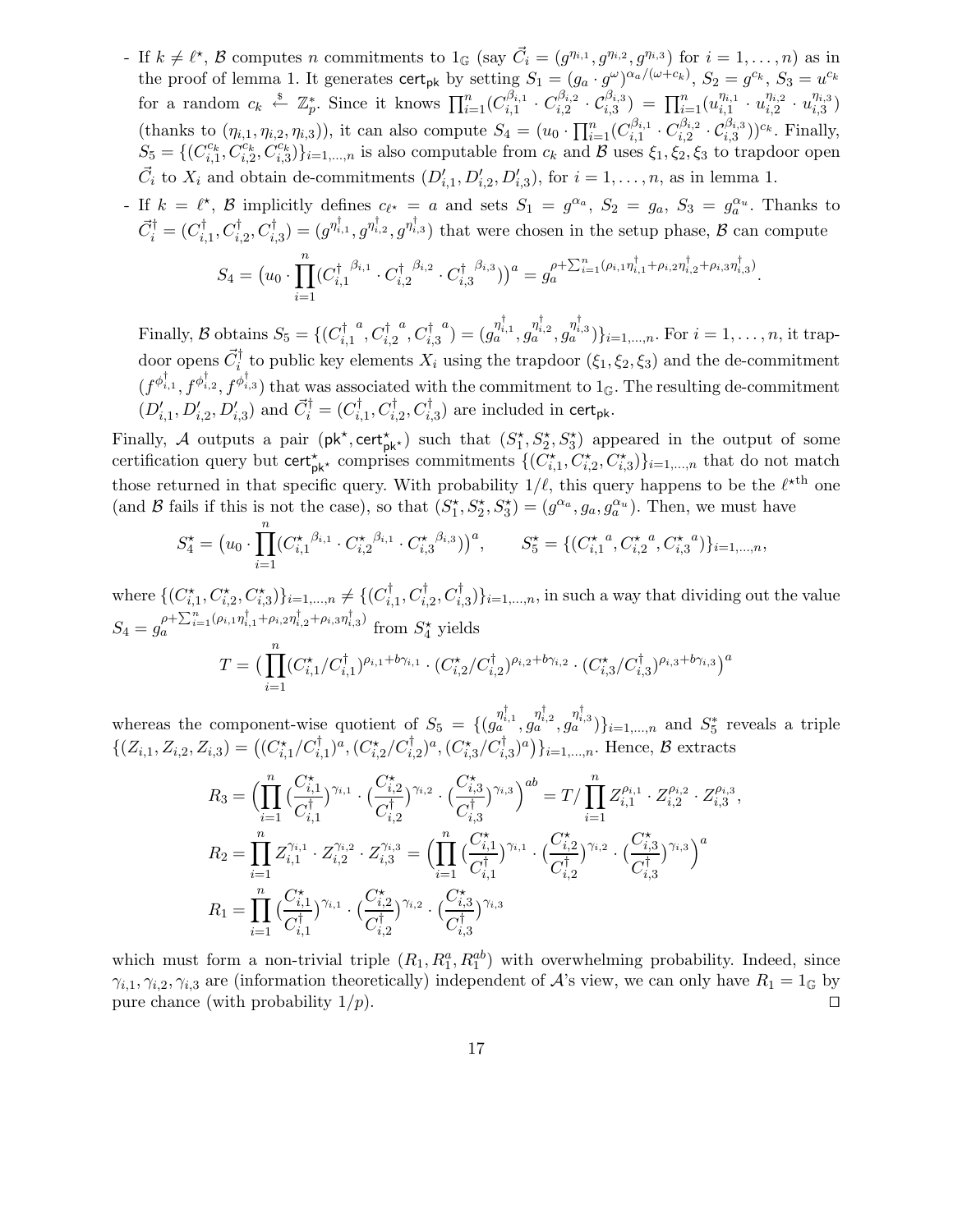**Lemma 3.** Any Type III forger has advantage at most  $\mathbf{Adv}^{\text{Type-III}}(A) \leq \mathbf{Adv}^{\text{S2P}}(\mathcal{B}).$ 

*Proof.* From a Type III adversary  $A$ , it is simple to break the binding property of the commitment scheme in section 3.1. Consider an algorithm  $\mathcal B$  which is given a commitment key  $(\vec{f}_1, \vec{f}_2, \vec{f}_3)$  and prepares the rest of the public key according to the specification of the scheme in such a way that it can perfectly answer all certification queries.

At the end of the game, A outputs a pair  $pk^*$  and cert<sub>pk<sup>\*</sup></sub> such that cert<sub>pk<sup>\*</sup></sub> contains  $(S_1^*, S_2^*, S_2^*)$ and commitments  $(C_{i,1}^*, C_{i,2}^*, C_{i,3}^*)$  that were both contained in the output of some certification query. On the other hand, the public key  $pk^* = (X_1^*, \ldots, X_n^*)$  must be different from the one  $(X_1,\ldots,X_n)$  that was certified at that query. This necessarily provides B with two distinct openings  $(X_i,(D_{1,i},D_{2,i},D_{3,i}))$ ,  $(X_i^{\star},(D_{1,i}^{\star},D_{2,i}^{\star},D_{3,i}^{\star}))$  (since  $X_i \neq X_i^{\star}$  for at least one index  $i \in \{1,\ldots,n\}$ ) of some commitment  $(C_{i,1}^{\star}, C_{i,2}^{\star}, C_{i,3}^{\star})$ , which violates the S2P assumption. □

## B Security Proofs for the Group Encryption Scheme

Correctness is straightforward and we focus on anonymity, message security and soundness.

**Theorem 2.** The GE scheme satisfies anonymity assuming that  $\Sigma$  is strongly unforgeable, that H is collision-resistant and that the DLIN assumption holds in G.

Proof. We consider a sequence of games where the first game is the real experiment of definition 6 while the adversary  $A$  is essentially a key privacy attacker against the linear Cramer-Shoup system in the last game. In Game i, we call  $W_i$  the event that  $A$  wins.

**Game** 1: the challenger B generates param that includes a reference string **g** containing  $\vec{g}_1$ ,  $\vec{g}_2$ and  $\vec{g}_3 = \vec{g}_1^{\xi_1} \odot \vec{g}_2^{\xi_2}$ , with  $\xi_1, \xi_2 \stackrel{\text{d}}{\leftarrow} \mathbb{Z}_p^*$ . The public key  $\mathsf{pk}_{\mathsf{OA}} = (Y_1, Y_2, Y_3, Y_4)$  is given to A who generates  $pk_{GM}$  on her own. By invoking the USER oracle, she certifies two distinct receivers' public keys  $\mathsf{pk}_0 = (X_1^0, \ldots, X_6^0)$ ,  $\mathsf{pk}_1 = (X_1^1, \ldots, X_6^1)$  chosen by  $\mathcal B$  and makes a number of opening queries and decryption queries, which  $\beta$  handles using  $sk_{OA}$  and  $sk_0$ ,  $sk_1$ , respectively. At some point, she outputs  $((X, Y), W, L, \mathsf{pk}_{\mathcal{R}})$  such that  $((X, Y), W) \in \mathcal{R}$  and obtains, as a challenge, a group encryption  $\psi^* = \mathsf{VK}^* || \psi^*_{\mathsf{CS}} || \psi^*_{\mathsf{K}_1} || \cdots || \psi^*_{\mathsf{K}_6} || \sigma^*$  of W under  $\mathsf{pk}_b$ , for some bit  $b \in \{0,1\}$  of  $\mathcal{B}$ 's choice. Then, she obtains proofs  $\pi^*_{\psi^*}$  for  $\psi^*$  and makes new opening and decryption queries under the obvious restrictions. She finally outputs b' and we call  $W_1$  the event that  $b' = b$ .

**Game** 2: is as game 1 but  $\beta$  aborts in the event  $F_2$  that  $\mathcal A$  queries the opening of a ciphertext  $\psi = \mathsf{VK} ||\psi_{\mathsf{CS}}||\psi_{\mathsf{K}_1}|| \cdots ||\psi_{\mathsf{K}_6}||\sigma$  such that  $\mathsf{VK} = \mathsf{VK}^*$  and  $\sigma$  is valid (we may assume that  $\mathsf{VK}^*$  is generated at the outset of the game). If  $F_2$  occurs,  $\mathcal A$  is necessarily able to break the strong security of  $\Sigma$  (even if the query occurs before the challenge phase, A has forged a signature without seeing any signature) and  $|\Pr[W_2] - \Pr[W_1]| \leq \Pr[F_2] \in \operatorname{negl}(\lambda)$  if  $\Sigma$  is strongly unforgeable.

**Game** 3: we modify the generation of the common reference string  $\mathbf{g} = (\vec{g_1}, \vec{g_2}, \vec{g_3})$  in param and choose the vector  $\vec{g_3}$  as  $\vec{g_3} = \vec{g_1}^{\xi_1} \odot \vec{g_2}^{\xi_2} \odot (1,1,g)^{-1}$  (instead of  $\vec{g_3} = \vec{g_1}^{\xi_1} \odot \vec{g_2}^{\xi_2}$ ). Under the DLIN assumption, this change is not noticeable to A and  $|\Pr[W_3] - \Pr[W_2]| \in \mathsf{negl}(\lambda)$ .

**Game** 4: we change the generation of proofs  $\pi_{\psi^*}^*$  and use the trapdoor of the CRS (*i.e.*, values  $\xi_1$ and  $\xi_2$  such that  $\vec{g}_3 = \vec{g}_1^{\xi_1} \odot \vec{g}_2^{\xi_2} \odot (1, 1, g)^{-1}$  and commitments to exponents are thus generated using  $\vec{\varphi} = \vec{g_1}^{\xi_1} \odot \vec{g_2}^{\xi_2}$  instead of some of the actual witnesses. Namely,  $\pi_{eq\text{-}key,1}^{\star}, \ldots, \pi_{eq\text{-}key,6}^{\star}$  as well as  $\pi_{val\text{-}enc}^{\star}$  and  $\pi_{\mathcal{R}}^{\star}$  are simulated without using encryption exponents  $\{w_{i,1}^{\star}, w_{i,2}^{\star}\}_{i=1,\dots,6}$  (that are used to encrypt  $\psi_{\mathsf{K}_i}^{\star}$  and  $r^{\star}, s^{\star}$  (that are used to compute  $\psi_{\mathsf{CS}}^{\star}$ ). Commitments  $com_{pk_b}^{\star}$  and  $com_W^{\star}$  are still generated using  $pk_b$  and W but commitments to  $w_{i,1}^{\star}, w_{i,2}^{\star}$  and  $r^{\star}, s^{\star}$  are replaced by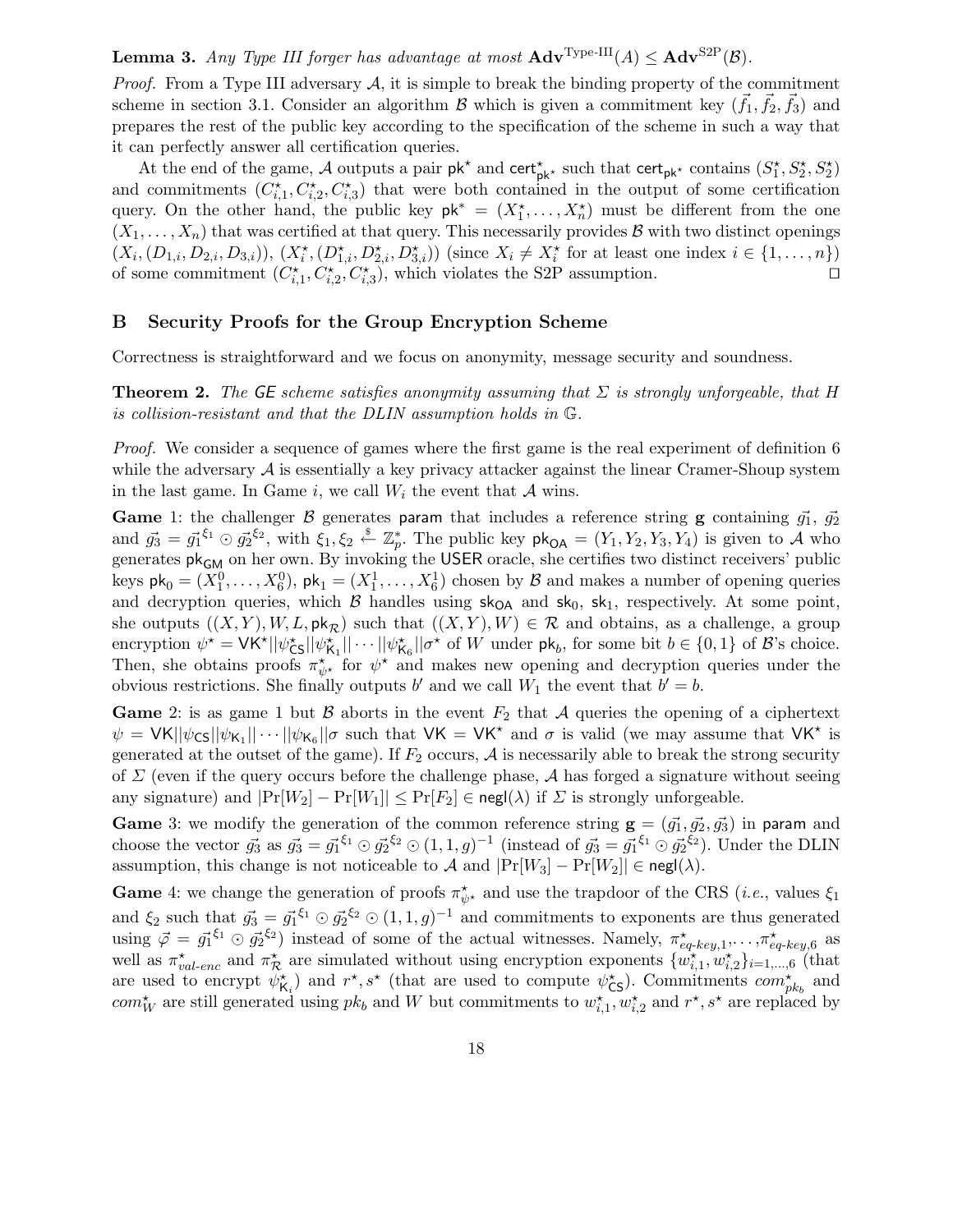commitments to 0. Yet, the trapdoor  $\xi_1, \xi_2$  allows generating proofs that have the same distribution as real proofs (e.g., [11, Section 4.4] shows how to simulate linear multi-exponentiation equations whereas quadratic ones, such as the third relation of (8), are also simulatable without  $r^*, s^*$ ) and it comes that  $Pr[W_4] = Pr[W_3]$ .

**Game** 5: we modify the generation of the challenge ciphertext  $\psi^*$  and let  $\psi^*_{K_1}, \ldots, \psi^*_{K_6}$  be encryptions of random group elements instead of  $X_1^b, \ldots, X_6^b$ . Since exponents  $\{w_{i,1}^{\star}, w_{i,2}^{\star}\}_{i=1,\ldots,6}$  are no longer used in Game 4, any significant change in the distribution of  $A$ 's output would give rise to a selective-tag weak CCA2 attacker<sup>7</sup> against the tag-based encryption (recall that opening queries do not involve  $VK^*$  unless the rejection rule of Game 2 applies). According to theorem 5.1 in [31], we have  $|\Pr[W_5] - \Pr[W_4]| \in \mathsf{negl}(\lambda)$  if DLIN holds.

In Game 5, A is essentially playing a CCA2 anonymity attack against the linear Cramer-Shoup encryption scheme. Indeed, elements  $\psi_{\mathsf{K}_i}^{\star}$  do not depend on b and, since proofs are given in the WI setting, they reveal no information on underlying witnesses (in particular,  $com_{\mathsf{pk}_b}^{\star}$  and  $com_{\mathsf{cert}_{\mathsf{pk}_b}}^{\star}$ are perfectly hiding commitments). As for the key privacy of the linear Cramer-Shoup encryption scheme, re-proving theorem 6 in [3] using DLIN in place of DDH is just an exercise and we eventually obtain  $|\Pr[W_5] - 1/2| \in \mathsf{negl}(\lambda)$  if DLIN holds and if H is collision-resistant. □

**Theorem 3.** The GE scheme satisfies message security assuming that  $\Sigma$  is strongly unforgeable, that H is a UOWHF and that the DLIN assumption holds in G.

Proof. We use a sequence of games. The first one mirrors the experiment of definition 5 where the challenger's bit  $b$  is 1 and the adversary obtains a encryption of the witness  $W$  and real proofs when invoking the  $PROVE(.)$  oracle. In the last game, the adversary  $\mathcal A$  obtains an encryption of a random plaintext and proofs are simulated using a fake CRS (constructing a simulator for PROVE(.) using a simulated CRS is part of the security analysis as stressed in [29]). In Game  $i, W_i$  denotes the event that A outputs  $b' = 1$ .

Game 1: the challenger  $\beta$  provides  $\mathcal A$  with common public parameters param that include a real CRS g containing  $(\vec{g_1}, \vec{g_2}, \vec{g_3} = \vec{g_1}^{\xi_1} \odot \vec{g_2}^{\xi_2})$ , with  $\xi_1, \xi_2 \stackrel{\$}{\leftarrow} \mathbb{Z}_p^*$ . The adversary generates public keys  $pk_{OA}$  and  $pk_{GM}$  on her own. The challenger and A run an execution of JOIN where A certifies the public key  $pk = (X_1, \ldots, X_6)$  of a honest receiver chosen by  $\beta$ . Then,  $\mathcal A$  makes a number of decryption queries that  $\beta$  handles using the private key sk that matches pk. At some point,  $\mathcal A$ outputs  $((X,Y),W,L, \mathsf{pk}_{\mathcal{R}})$  such that  $((X,Y),W) \in \mathcal{R}$  and obtains in return a group encryption  $\psi^* = \mathsf{V}\mathsf{K}^*||\psi^*_{\mathsf{CS}}||\psi^*_{\mathsf{K}_1}||\cdots||\psi^*_{\mathsf{K}_6}||\sigma^*$  of W under pk and L. Then, she obtains polynomially many proofs  $\pi_{\psi^*}^*$  for  $\psi^*$  and makes new decryption queries under the obvious restrictions. She finally outputs  $b'$  and we call  $W_1$  the event that  $b' = 1$ .

Game 2: we modify the generation of the common reference string  $\mathbf{g} = (\vec{g_1}, \vec{g_2}, \vec{g_3})$  in param and choose  $\vec{g}_3 = \vec{g}_1^{\xi_1} \odot \vec{g}_2^{\xi_2} \odot (1, 1, g)^{-1}$  (instead of  $\vec{g}_3 = \vec{g}_1^{\xi_1} \odot \vec{g}_2^{\xi_2}$ ). Under the DLIN assumption, this change is not noticeable to A and  $|Pr[W_2] - Pr[W_1]| \in negl(\lambda)$ .

**Game** 3: we modify the DEC(.) oracle and let B reject any ciphertext of the form  $\psi = VK||\cdots||\sigma$ such that  $VK = VK^*$  ( $VK^*$  can be generated at the outset of the game). Let  $F_3$  be the event that this rule causes  $\beta$  to reject a ciphertext that would not have been rejected in Game 2. As in the

<sup>&</sup>lt;sup>7</sup> Selective-tag weak CCA2 security is defined [31] via a game where the adversary A chooses a tag  $t^*$  and then obtains a public key and access to a decryption oracle which she can query for any ciphertext-tag pair  $(C, t)$  such that  $t \neq t^*$ . At the challenge phase, she chooses plaintexts  $m_0, m_1$  and receives a ciphertext  $C^*$  encrypting  $m_b$ (under the tag  $t^*$ ) for some bit  $b \stackrel{\$}{\leftarrow} \{0,1\}$  that A eventually aims to guess after further decryption queries.